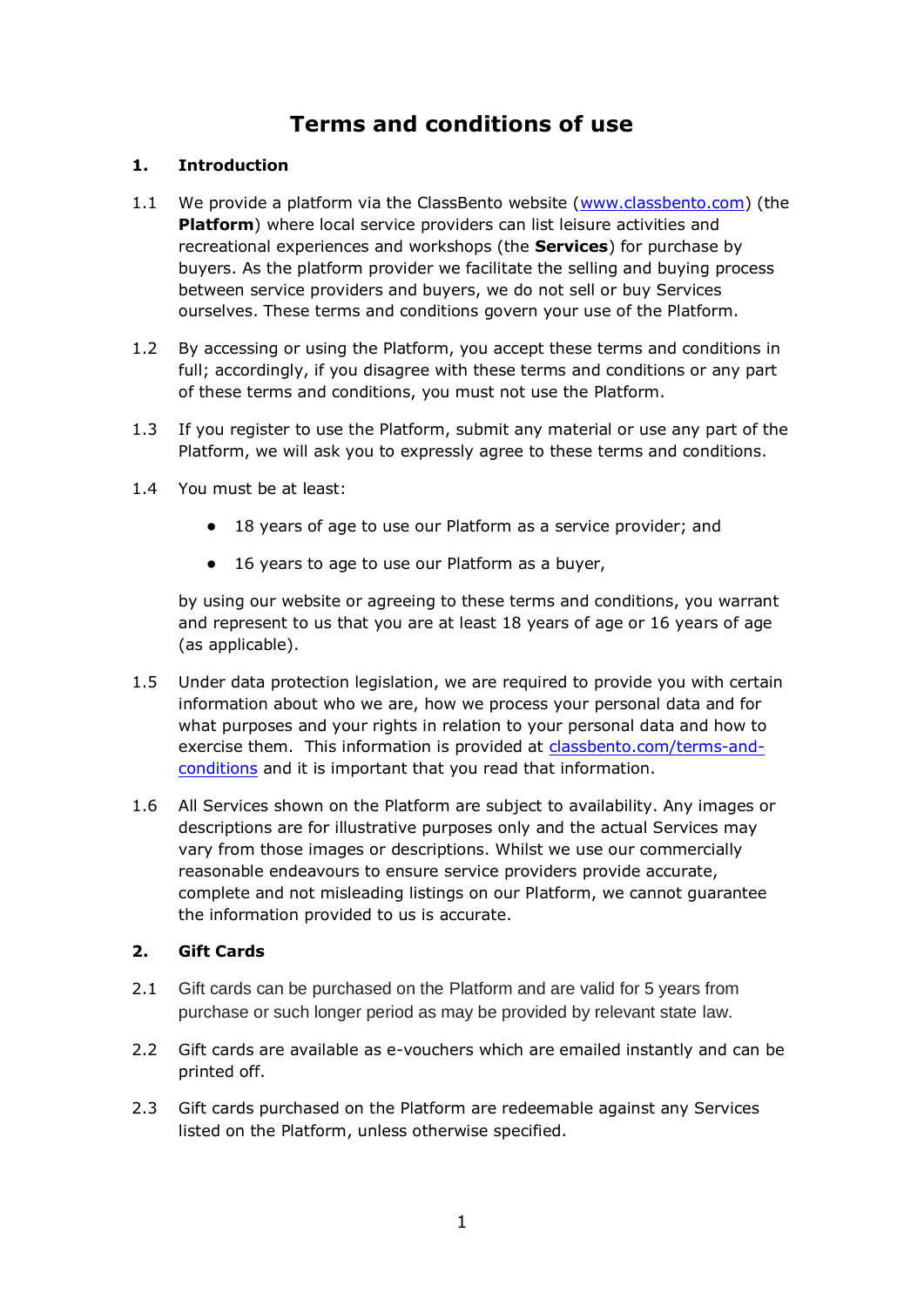- 2.4 If you purchase Services which exceeds the gift card amount, you can pay the difference in price via another payment method.
- 2.5 Gift cards are fully refundable if you have not already used the gift card to purchase Services and you contact us within 100 days of purchase to notify us you require a refund (via our Contact page on the Platform).
- 2.6 In the event of fraudulently obtained gift cards, we have the right to suspend your account and where you have used the gift card to purchase Services, take payment for the Services from you.

#### **3. Intellectual Property**

- 3.1 Subject to the express provisions of these terms and conditions:
	- (a) we, together with our licensors, own and control all the copyright and other intellectual property rights in our Platform and the material on the Platform; and
	- (b) all the copyright and other intellectual property rights in our Platform and the material on the Platform are reserved.

#### **4. Licence to use Platform**

- 4.1 You may:
	- (a) view pages from our Platform in a web browser;
	- (b) download pages from our Platform for caching in a web browser;
	- (c) print pages from our Platform; and
	- (d) use our Platform by means of a web browser,

subject to the other provisions of these terms and conditions.

- 4.2 Except as expressly permitted by Section 4.1 or the other provisions of these terms and conditions, you must not download any material from our Platform or save any such material to your computer.
- 4.3 You may only use our Platform for your own personal and business purposes, and you must not use our Platform for any other purposes.
- 4.4 Except as expressly permitted by these terms and conditions, you must not edit or otherwise modify any material on our Platform.
- 4.5 Unless you own or control the relevant rights in the material, you must not:
	- (a) republish material from our Platform (including republication on another platform/website);
	- (b) sell, rent or sub-license material from our Platform;
	- (c) show any material from our Platform in public;
	- (d) exploit material from our Platform for a commercial purpose; or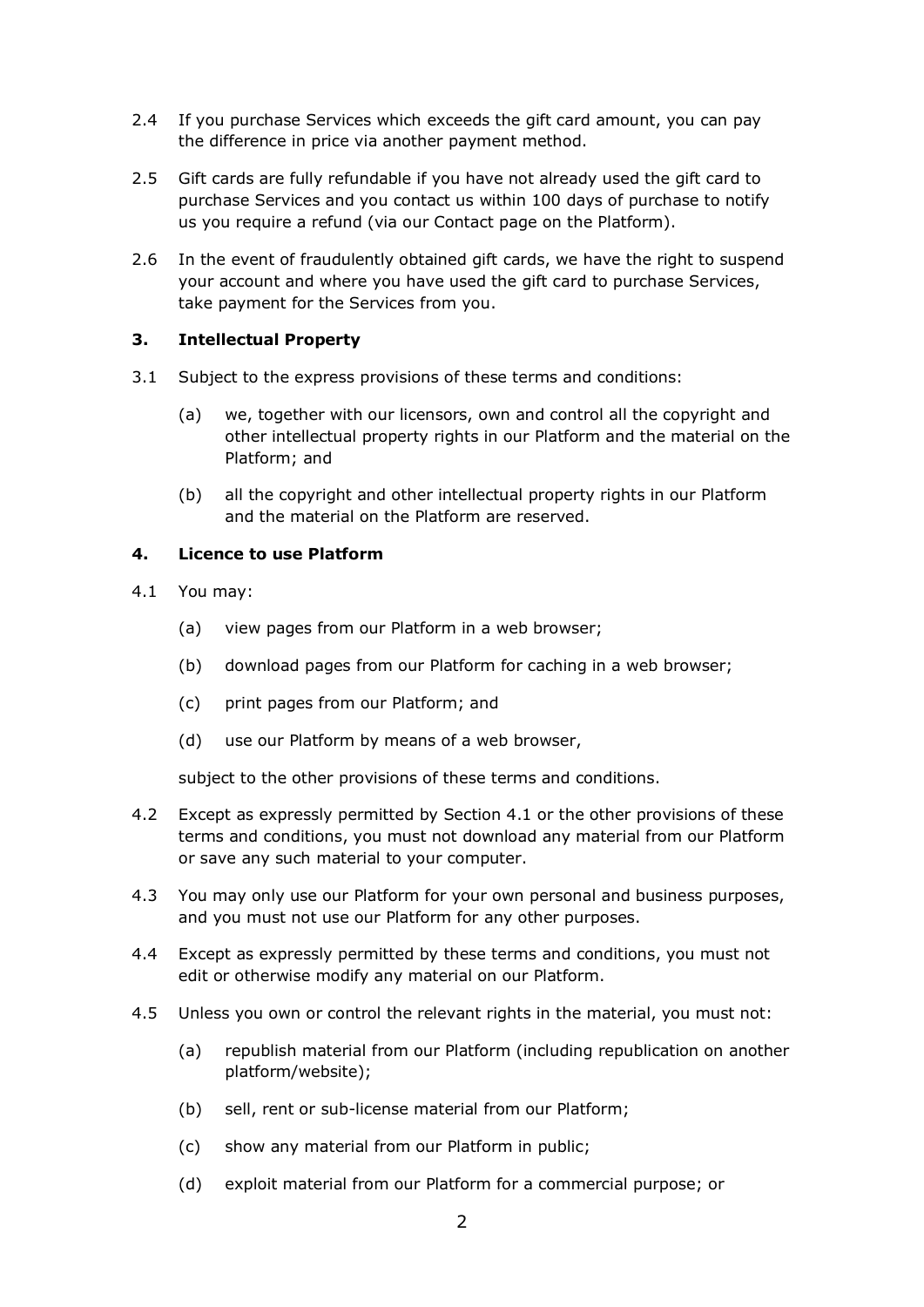- (e) redistribute material from our Platform.
- 4.6 The Platform may include information, materials and external links to other sites, uploaded by other users of the Platform, including but not limited to: 'Teacher's Instagram', 'Teacher's gallery' and 'FAQ' questions and responses. This information and these materials have not been verified or approved by us. The views expressed by other users on our Platform do not represent our views or values. We have no control over these materials or the contents of those external sites.
- 4.7 We reserve the right to restrict access to areas of our Platform, or indeed our whole Platform, at our discretion; you must not circumvent or bypass, or attempt to circumvent or bypass, any access restriction measures on our Platform.

#### **5. Acceptable use**

- 5.1 You must not:
	- (a) use the Platform in any way or take any action that causes, or may cause, damage to the website or impairment of the performance, availability or accessibility of the Platform;
	- (b) use the Platform in any way that is unlawful, illegal, fraudulent or harmful, or in connection with any unlawful, illegal, fraudulent or harmful purpose or activity;
	- (c) use the Platform to copy, store, host, transmit, send, use, publish or distribute any material which consists of (or is linked to) any spyware, computer virus, Trojan horse, worm, keystroke logger, rootkit or other malicious computer software;
	- (d) conduct any systematic or automated data collection activities (including without limitation scraping, data mining, data extraction and data harvesting) on or in relation to our website without our express written consent;
	- (e) access or otherwise interact with the Platform using any robot, spider or other automated means, except for the purpose of search engine indexing; or
	- (f) use data collected from our Platform for any direct marketing activity (including without limitation email marketing, SMS marketing, telemarketing and direct mailing).
- 5.2 You must ensure that all the information you supply to us through our Platform, or in relation to our Platform, is true, accurate, current, complete and non-misleading.
- 5.3 You must not use the Platform to facilitate direct communications with other users for the purposes of poaching or enticing custom away from us and bypassing the Platform.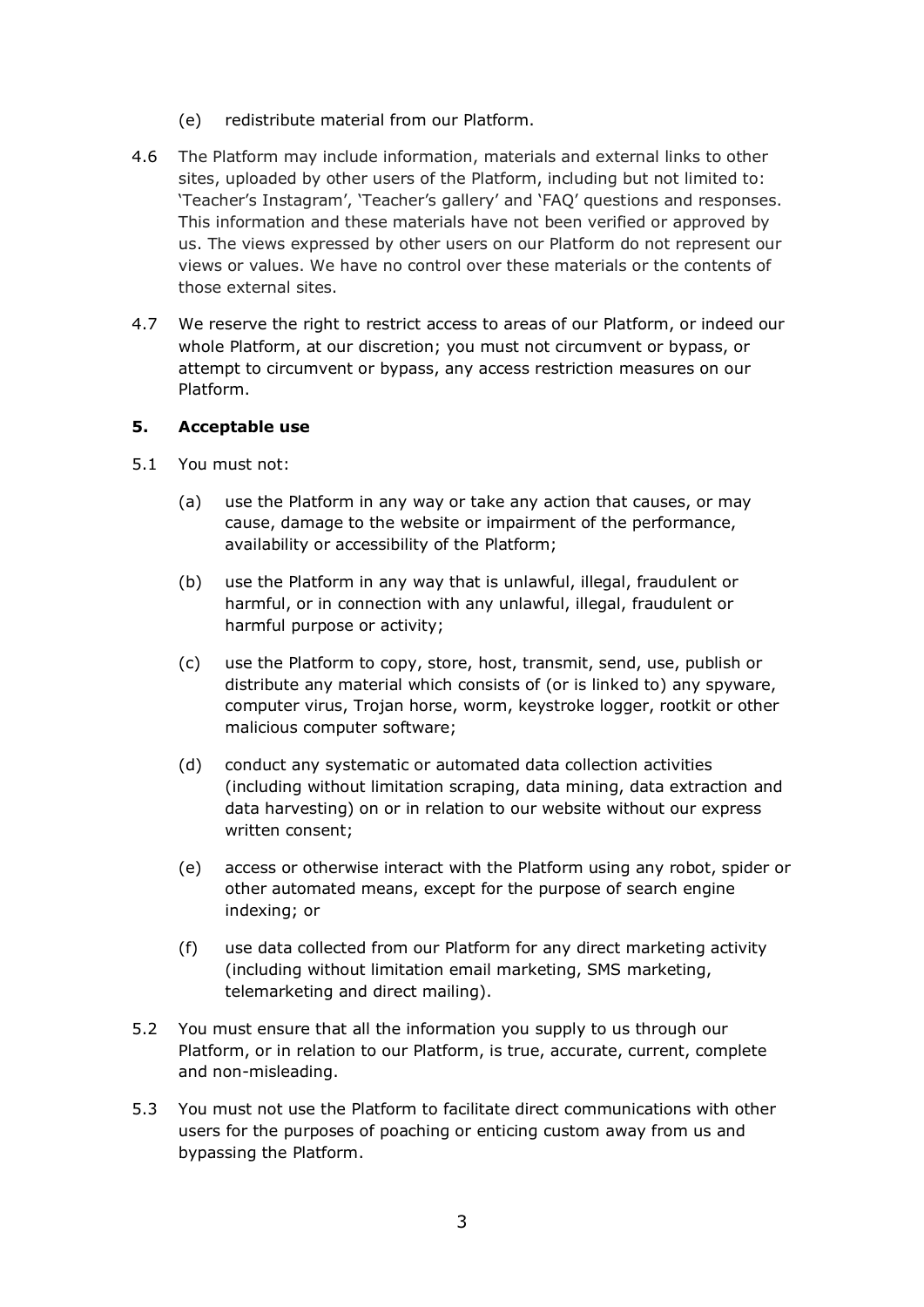#### **6. Use on behalf of an organisation**

- 6.1 If you use our Platform or expressly agree to these terms and conditions in the course of a business or other organisational project, then by so doing you bind both:
	- (a) yourself; and
	- (b) the person, company or other legal entity that operates that business or organisational project,

to these terms and conditions, and in these circumstances references to "you" in these terms and conditions are to both the individual user and the relevant person, company or legal entity, unless the context requires otherwise.

#### **7. Buyer registration and accounts**

- 7.1 This Section 7 applies to buyers and prospective buyers.
- 7.2 Please note that all Services are provided in the United Kingdom (UK) and the United States (US), so whilst you can buy our Services outside of the UK and the US, you (or the intended recipient, as applicable) will need to be located in the UK or the US to receive the Services purchased.
- 7.3 To be eligible for a buyer account under this Section 7, you must be at least 16 years of age.
- 7.4 You do not need to register for a buyer account and can checkout as a guest. However, if you'd like to register for a buyer account you can opt to do so during checkout, please see section 9 for more details.

#### **8. Service provider registration and accounts**

- 8.1 This Section 8 applies to you if you are, or wish to be, a service provider selling your Services to buyers using the Platform.
- 8.2 To be eligible for a service provider account under this Section 8, you must be operating a business and:
	- (a) if you are a sole trader, you must be at least 18 years of age and resident in UK or US;
	- (b) if you are a partnership, you must be established under the laws of UK or US; and
	- (c) if you are a limited company or other limited liability entity, you must be incorporated in UK or US.
- 8.3 You may register for a service provider account with our Platform by completing and submitting the account registration form on our Platform.

#### **9. User login details**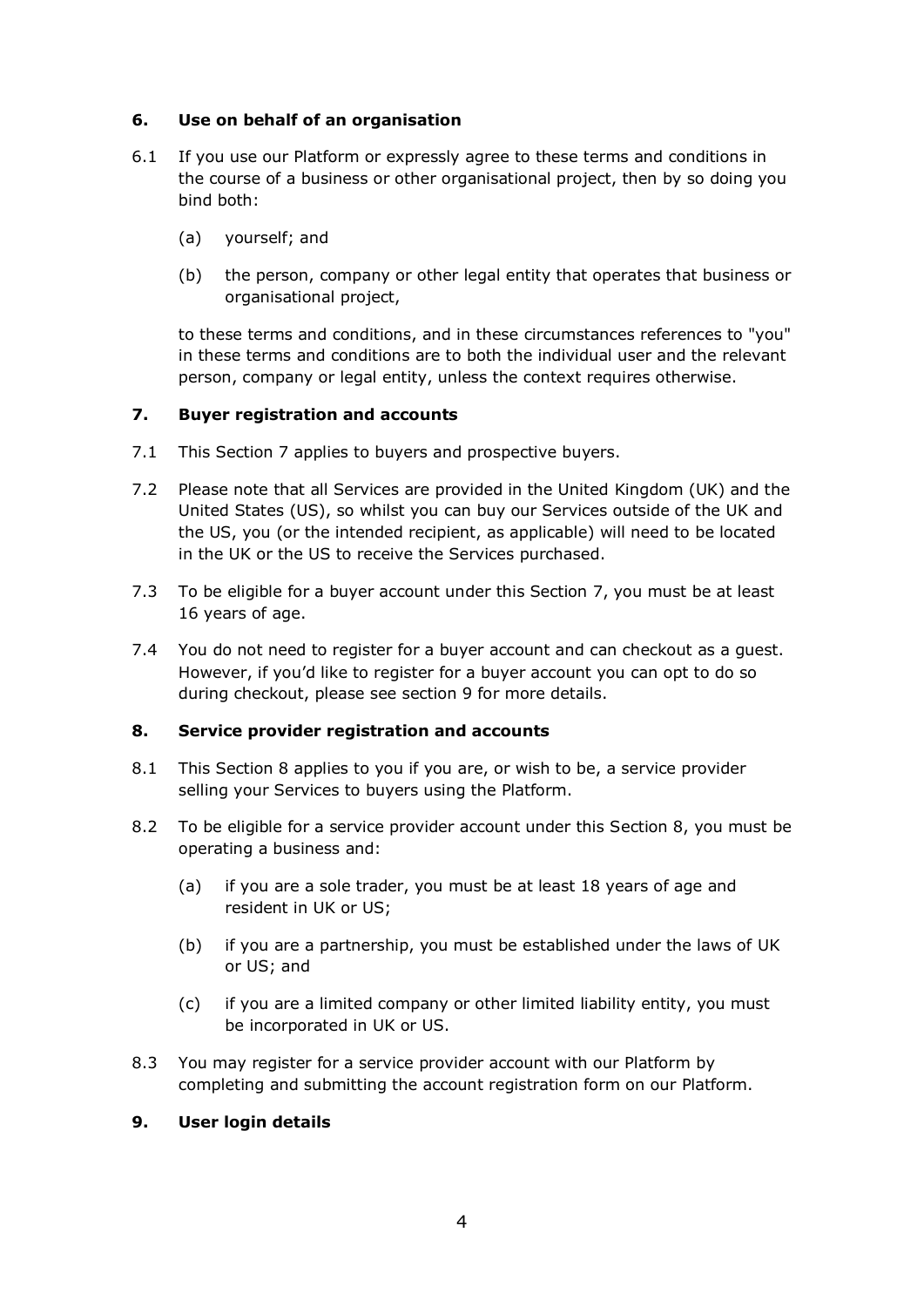- 9.1 During checkout you will have the option to register for an account, your email address will be your user ID and you will be asked to create a password.
- 9.2 You must keep your password confidential.
- 9.3 You must notify us in writing immediately if you become aware of any disclosure of your password.
- 9.4 You are responsible for any activity arising out of any failure to keep your password confidential and may be held liable for any losses arising out of such a failure.

#### **10. Cancellation and suspension of the service provider's account**

- 10.1 We may:
	- (a) suspend your account;
	- (b) cancel your account; and/or
	- (c) edit your account details,

at any time in our sole discretion without notice or explanation, providing that if we cancel your account and we are holding payment due to you, as long as you have not breached these terms and conditions, we will pay to you such amount as due to you, subject to section 19.

10.2 If you wish to cancel your account please contact us via our Contact page and we will arrange your account to be closed within 7 days.

#### **11. Reviews**

- 11.1 We may from time to time publish reviews of the Services and Platform.
- 11.2 Reviewers are or may be independent from us; accordingly, reviews published on our Platform do not necessarily reflect our views and opinions.
- 11.3 You acknowledge that reviews published on our Platform may be out of date, biased, partial, misleading and/or inaccurate.
- 11.4 You should not rely upon reviews we publish to make decisions or determine courses of action, and you should conduct your own research before making a decision or embarking upon a course of action.
- 11.5 Subject to Section 26.1, we will not be liable to you for any loss or damage arising from any reliance you may place on any review published.
- 11.6 You agree to the publication of reviews relating to you and your business, by others, on our Platform; you acknowledge that such reviews may be critical or defamatory or otherwise unlawful; and, subject to Section 26.1, you agree that you will not hold us liable in respect of any such reviews, irrespective of whether we are aware or ought to have been aware of such reviews.

#### **12. User reviews**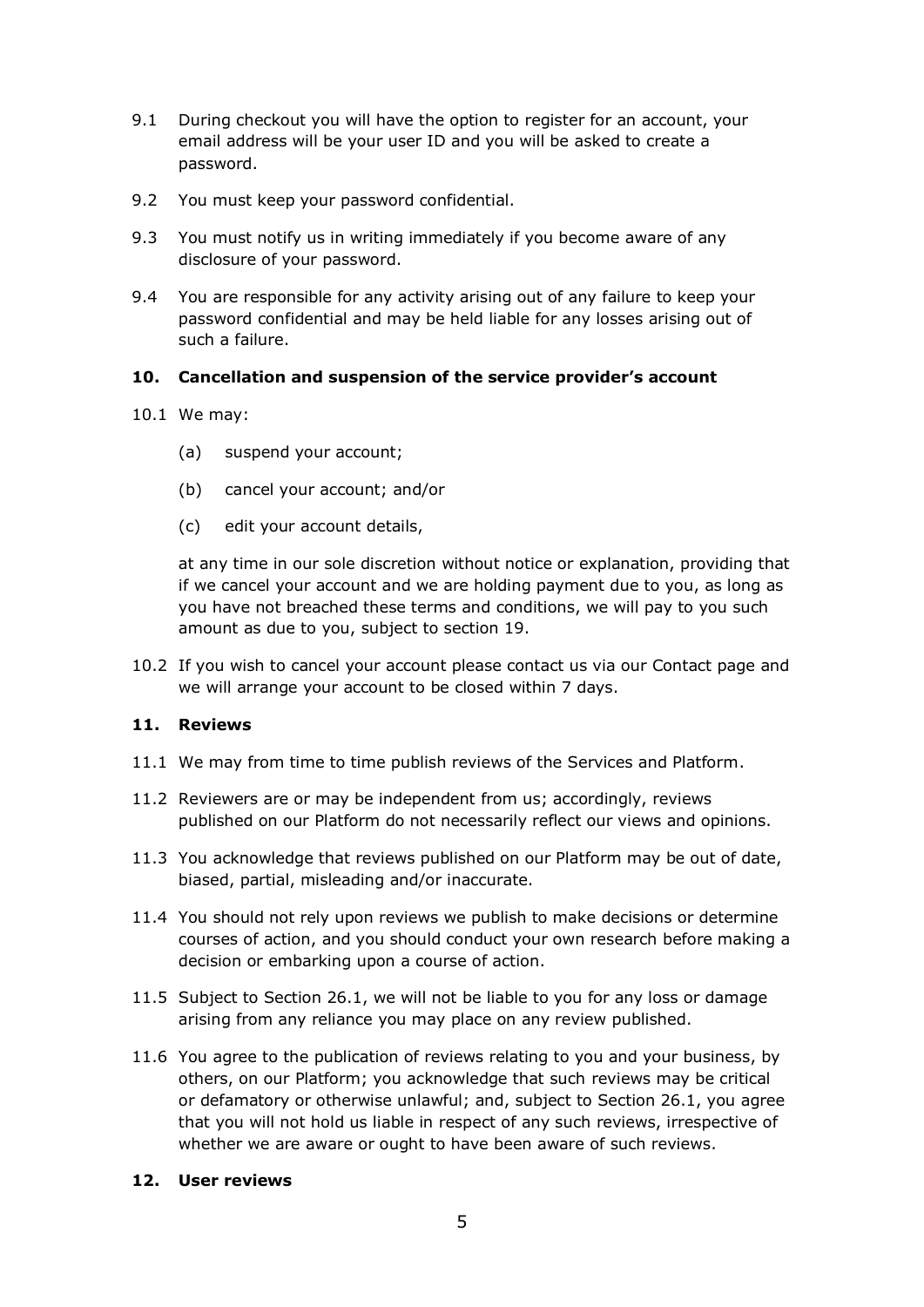- 12.1 We may from time to time publish reviews by users including both buyers and service providers.
- 12.2 Any registered user may submit reviews for publication, subject to these terms and conditions.
- 12.3 Your reviews must be honest, reasonable and bona fide reviews of subject matter.
- 12.4 For the avoidance of doubt, your reviews constitute "your content" for the purposes of Section 22 and Section 23.
- 12.5 You acknowledge that we may publish and otherwise use, in conjunction with your reviews, the name you provide to us, but we shall have no obligation to do so.
- 12.6 You hereby waive all your moral rights in your reviews to the maximum extent permitted by applicable law and warrant that all other moral rights in your reviews have been waived to the maximum extent permitted by applicable law. You are not to duplicate your review on any other platform, website or social media, unless we consent to you doing so beforehand.
- 12.7 You acknowledge that the user reviews published are submitted by users, and that we do not usually review, approve or edit such reviews; accordingly, we do not warrant the completeness or accuracy of the user reviews.

#### **13. Service provider listings**

- 13.1 If you register as a service provider, you will be able to submit listings.
- 13.2 To create a listing, you should follow the prompts as provided on the Platform.
- 13.3 Listings that are submitted will be individually reviewed within 7 business days following submission.
- 13.4 Without prejudice to our other rights under these terms and conditions, we reserve the right to reject, unpublish and/or delete any listings that breach these terms and conditions or that do not meet any additional guidelines for listings published.
- 13.5 If we permit the publication of a listing, it will remain published for as long as the Services described in the listing remains on offer by the Service Provider, subject to these terms and conditions.
- 13.6 Listings submitted must be true, fair, complete and accurate in all respects.
- 13.7 Listings submitted must constitute bona fide listings relating to subject matter.
- 13.8 You must keep your listings up to date using our Platform; in particular, you must remove any listings in respect of Services that have ceased to be available.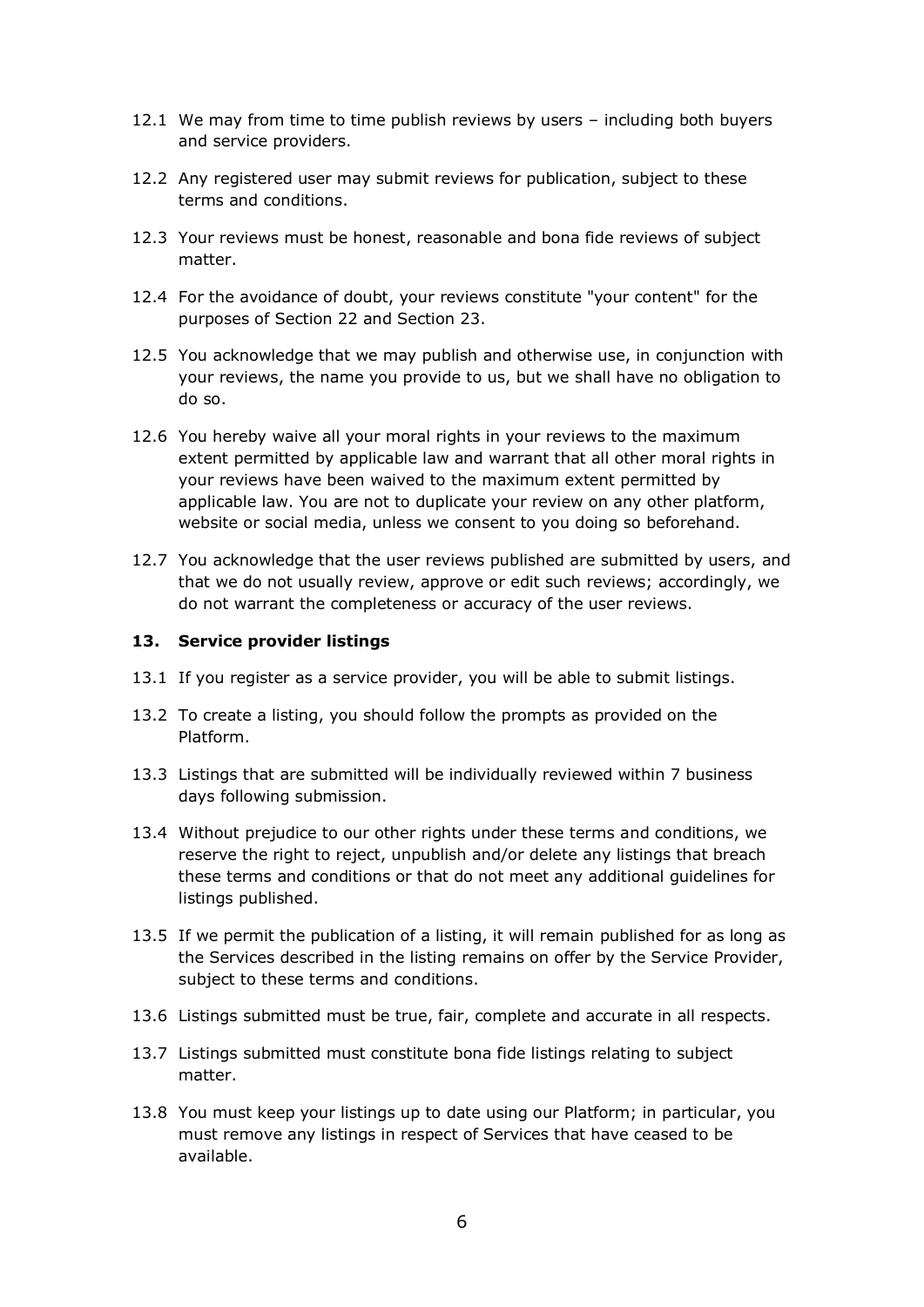#### **14. Service rules**

- 14.1 You must not advertise, buy, sell or supply through or in relation to our Platform any service that:
	- (a) breaches any law, regulations or code, or infringes any person's intellectual property rights or other rights, or gives rise to a cause of action against any person, in each case in any jurisdiction and under any applicable law;
	- (b) involves the supply, distribution or publication of any material that would, if published on our website by you, contravene the provisions of Section 4 or Section 22; or
	- (c) relates to drugs, narcotics, steroids or controlled substances; relates to pornography or obscene, indecent or sexually explicit materials; encourages or facilitates criminal acts or civil wrongs; or encourages or facilitates the infringement of any intellectual property right.
- 14.2 You are solely responsible for ensuring that you have and maintain all necessary requirements, licences, consents and permissions necessary for the performance of the Services, including but not limited to Disclosure and Barring Service Checks, alcohol licensing, food hygiene standards.

#### **15. The buying and selling process**

- 15.1 You agree that a contract for the purchase and supply of Services will come into force between you and another registered user, and accordingly that you commit to purchasing or supplying the relevant Services, in the following circumstances:
	- (a) a buyer must add the Services he or she wishes to purchase to the shopping cart, and then proceed to the checkout. It is the buyer's responsibility to check all details and any restrictions relating to the Services before purchasing;
	- (b) the buyer must select the preferred date and time for the supply of the Services and confirm the order and his or her consent to these terms and conditions and the applicable terms and conditions of supply;
	- (c) we will take and process the buyer's payment via our third-party payment service provider, buyers must submit payment in full via credit, debit, pre-paid gift card or any other payment method as stated during the buying process, updated from time to time; and
	- (d) we shall then via the Platform send to the buyer an automatically generated acknowledgement of payment and order confirmation (at which point the order will become a binding contract between the service provider and the buyer).

#### **16. Terms and conditions of supply**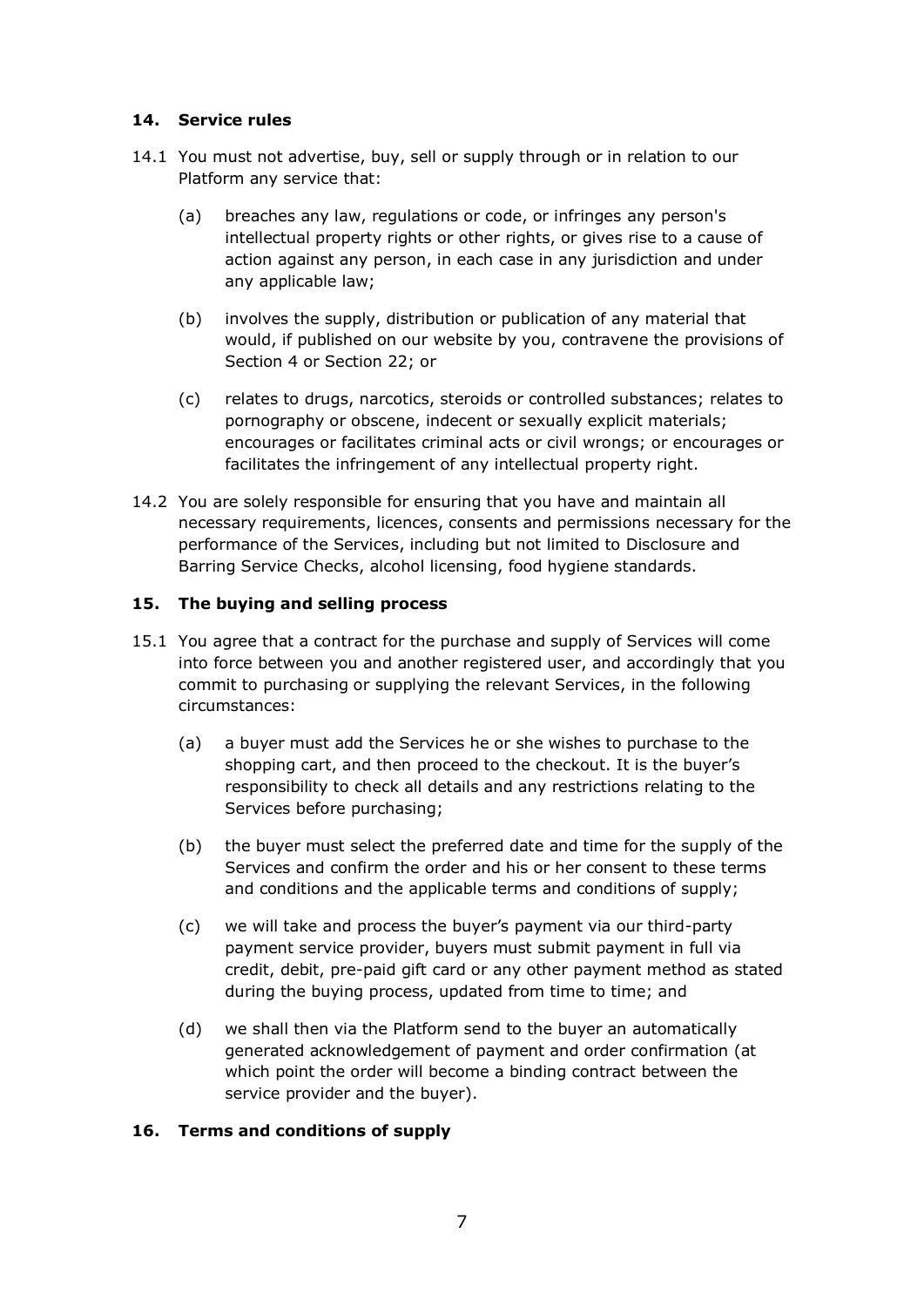- 16.1 Service providers must use the Platform to upload legal notices applying to their relationships with buyers, including but not limited to cancellation, rescheduling and refund policies.
- 16.2 Service providers must ensure that:
	- (a) legal notices are sufficient to meet the service provider's legal disclosure obligations and other legal obligations; and
	- (b) they comply with all laws applicable to their listings and supplies of Services, including where applicable the Consumer Contracts (Information, Cancellation and Additional Charges) Regulations 2013 and the Electronic Commerce (EC Directive) Regulations 2002.
- 16.3 Except to the extent that a buyer and service provider expressly agree otherwise, the following provisions will be incorporated into the contract for the supply of Services between the buyer and the service provider:
	- (a) the price for the Services will be as stated in the relevant service listing
	- (b) other amounts will only be payable by the buyer if this is expressly and clearly stated in the listing or in the checkout;
	- (c) appropriate means of provision of Services must be used by the service provider;
	- (d) Services must be provided with reasonable care and skill and must conform in all material respects to the description of the Services in the listing and any other description of the Services supplied or made available by the service provider to the buyer.
- 16.4 If the service provider is a trader and the buyer is a consumer, the provisions of Section 17 shall be incorporated into the contract for the supply of Platform between the buyer and the service provider.
- 16.5 Both buyers and service providers undertake to comply with the agreed terms and conditions of supply.

#### **17. Cancellation, rescheduling and refund**

- 17.1 Generally a buyer (when acting as a consumer, that is an individual acting wholly or mainly outside the buyer's trade, business, craft or profession) will not have any right to cancel a contract insofar as the contract relates to the supply of Services related to leisure activities, if the contract provides for a specific date or period of performance. Please check the cancellation, rescheduling and refund policies as included on the service provider's listing before purchasing.
- 17.2 If a refund is due, we will refund money using the same method used to make the payment. In any case, the buyer will not incur any fees as a result of the refund.
- 17.3 We will process the refund without undue delay and, in any case, within the period of 14 days after the day on which we are informed of the cancellation.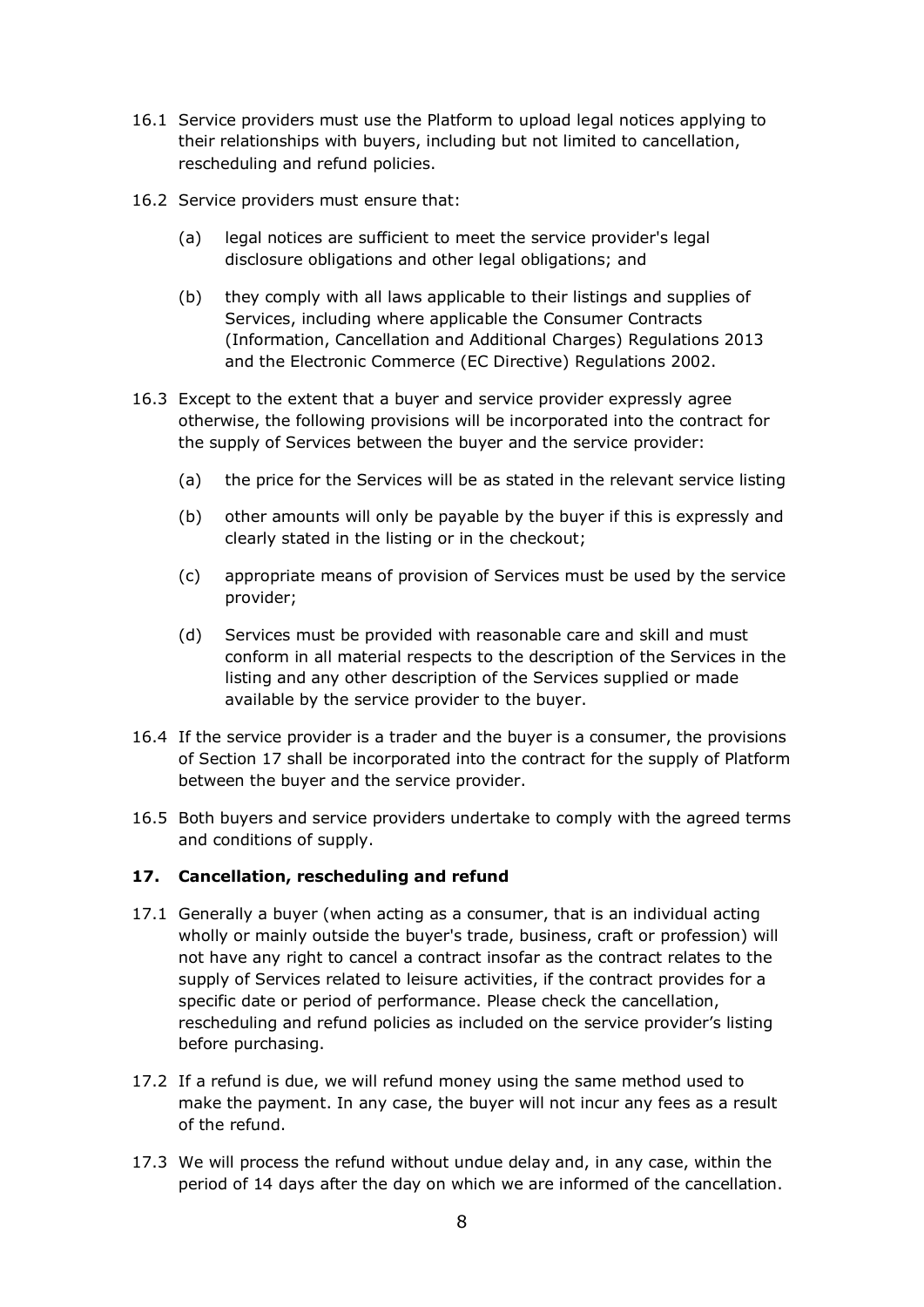#### **18. Payments to us**

- 18.1 As the buyer, you must pay to us the fees in respect of the Services in advance, in cleared funds, in accordance with any instructions on our Platform.
- 18.2 The applicable fees for the Services shall be set out in the listing on the Platform.
- 18.3 If you dispute any payment made to us, you must contact us immediately and provide full details of your claim.
- 18.4 If you owe us any amount under or relating to these terms and conditions, we may suspend or withdraw the provision of Platform to you.
- 18.5 We may at any time set off any amount that you owe to us against any amount that we owe to you, by sending you written notice of the set-off.

#### **19. Our Commission**

- 19.1 We shall deduct commission in respect of each sale of Services made through our Platform, from the fees payable to us in Section 18 by the buyer.
- 19.2 In respect of commission payable to us:
	- (a) we shall deduct our commission before making payment of the balance to the service provider; and
	- (b) commission shall be payable at the rate or rates specified by us at the time the service provider creates the listing on our Platform.
- 19.3 We may vary commission rates from time to time (we will notify the service providers directly), but this will not affect any commission that accrues before the new rates are posted.

#### **20. Payments by us**

- 20.1 We shall pay the Service Provider the balance of the fees (after deducting our commission as set out in section 19) 3 working days after the Services have been completed, or as otherwise agreed with the service provider.
- 20.2 We shall make payment to the bank account nominated by the service provider.
- 20.3 Time for payment to the service provider shall not be of the essence but we shall use commercially reasonable endeavours to pay the service provider in a timely fashion.
- 20.4 Where the buyer seeks a refund due to his or her right to cancel, the service provider will not be entitled to any payment of fees by us. If we have already paid the service provider, then the service provider must pay back the fees to us to enable us to refund the buyer.

#### **21. Our role**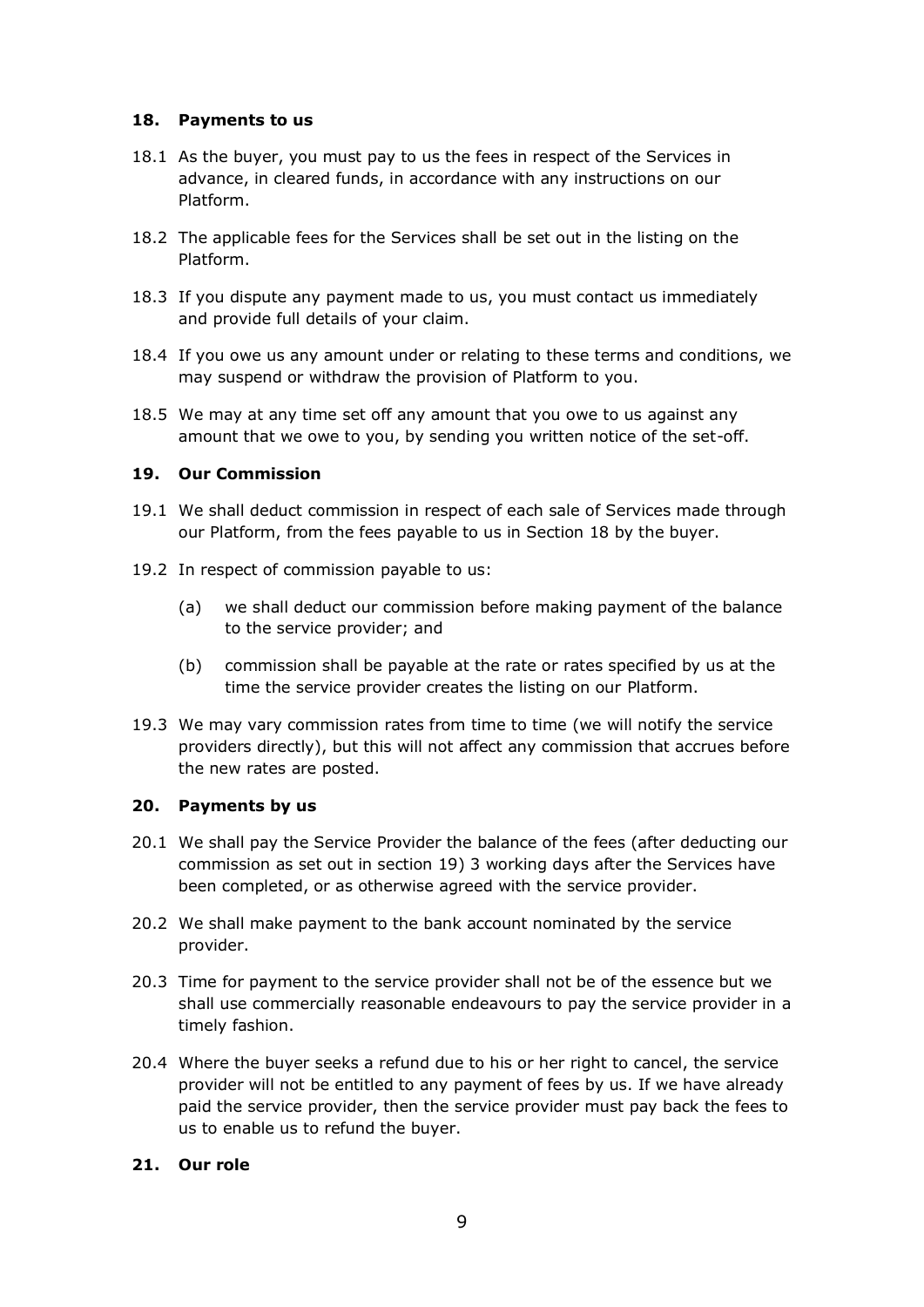- 21.1 You acknowledge that:
	- (a) we do not confirm the identity of users, check their credit worthiness or bona fides, or otherwise vet them;
	- (b) we do not check, audit or monitor the information contained in listings;
	- (c) we are not party to any contract for the sale or supply of Services advertised on the Platform (except the marketplace and payment processing services made available to buyers and service providers under these terms and conditions);
	- (d) we are not involved in any transaction between a buyer and a service provider in any way, save that we facilitate a marketplace for buyers and service providers, process payments on behalf of buyers, provide confirmation emails and reminders, and process any refunds;
	- (e) we are not the agents for any buyer or service provider,

and accordingly we will not be liable to any person in relation to the offer for sale or supply of any Services advertised on our Platform; furthermore, we are not responsible for the enforcement of any contractual obligations arising out of a contract for the sale or supply of any Services and we will have no obligation to mediate between the parties to any such contract.

- 21.2 You acknowledge that we cannot be held responsible for the behaviour of our users, either on or off the Platform, and we cannot guarantee that any information provided by a user is true, accurate, complete, current and not misleading; and subject to Section 26.1 you will not hold us liable in respect of any loss or damage arising out of any user behaviour or user information.
- 21.3 The provisions of this Section 21 are subject to Section 26.1.

#### **22. Your content: licence**

- 22.1 In these terms and conditions, "your content" means all works and materials (including without limitation text, graphics, images, audio material, video material, audio-visual material, scripts, software and files) that you submit to us or our Platform for storage or publication on, processing by, or transmission via, our Platform.
- 22.2 You grant to us a worldwide, irrevocable, non-exclusive, royalty-free licence to use, reproduce, store, adapt, publish, translate and distribute your content in any existing or future media.
- 22.3 You grant to us the right to sub-license the rights licensed under Section 22.2.
- 22.4 You grant to us the right to bring an action for infringement of the rights licensed under Section 22.2.
- 22.5 You hereby waive all your moral rights in your content to the maximum extent permitted by applicable law; and you warrant and represent that all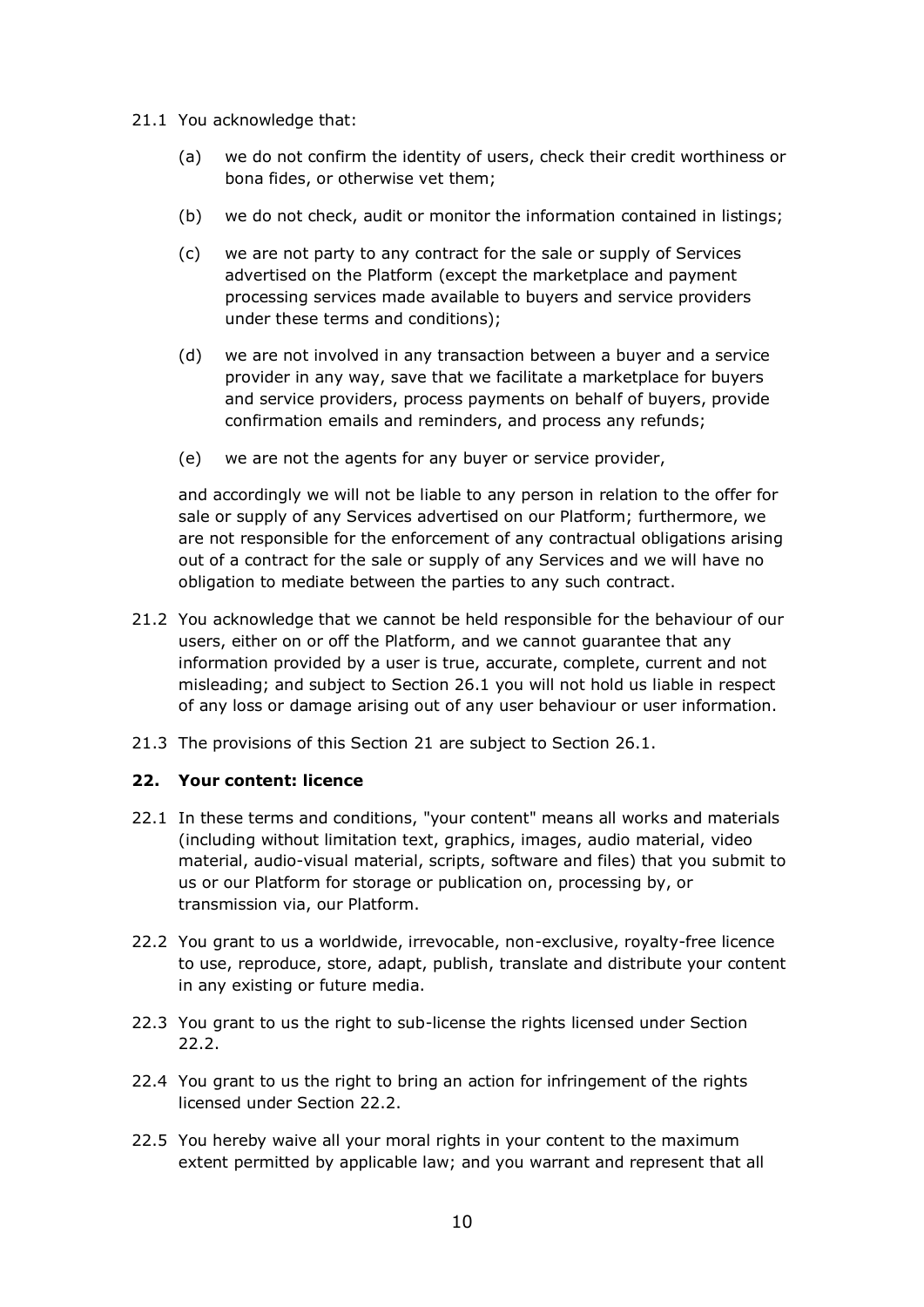other moral rights in your content have been waived to the maximum extent permitted by applicable law.

22.6 Without prejudice to our other rights under these terms and conditions, if you breach any provision of these terms and conditions in any way, or if we reasonably suspect that you have breached these terms and conditions in any way, we may delete, unpublish or edit any or all of your content.

#### **23. Your content: rules**

- 23.1 You warrant and represent that your content will comply with these terms and conditions.
- 23.2 Your content must not be illegal or unlawful, must not infringe any person's legal rights, and must not be capable of giving rise to legal action against any person (in each case in any jurisdiction and under any applicable law).
- 23.3 Your content, and the use of your content by us in accordance with these terms and conditions, must not:
	- (a) be libellous or maliciously false;
	- (b) be obscene or indecent;
	- (c) infringe any copyright, moral right, database right, trade mark right, design right, right in passing off, or other intellectual property right;
	- (d) infringe any right of confidence, right of privacy or right under data protection legislation;
	- (e) constitute negligent advice or contain any negligent statement;
	- (f) constitute an incitement to commit a crime, instructions for the commission of a crime or the promotion of criminal activity;
	- (g) be in contempt of any court, or in breach of any court order;
	- (h) be in breach of racial or religious hatred or discrimination legislation;
	- (i) be blasphemous;
	- (j) be in breach of official secrets legislation;
	- (k) be in breach of any contractual obligation owed to any person;
	- (l) depict violence in an explicit, graphic or gratuitous manner;
	- (m) be pornographic, lewd, suggestive or sexually explicit;
	- (n) be untrue, false, inaccurate or misleading;
	- (o) consist of or contain any instructions, advice or other information which may be acted upon and could, if acted upon, cause illness, injury or death, or any other loss or damage;
	- (p) constitute spam;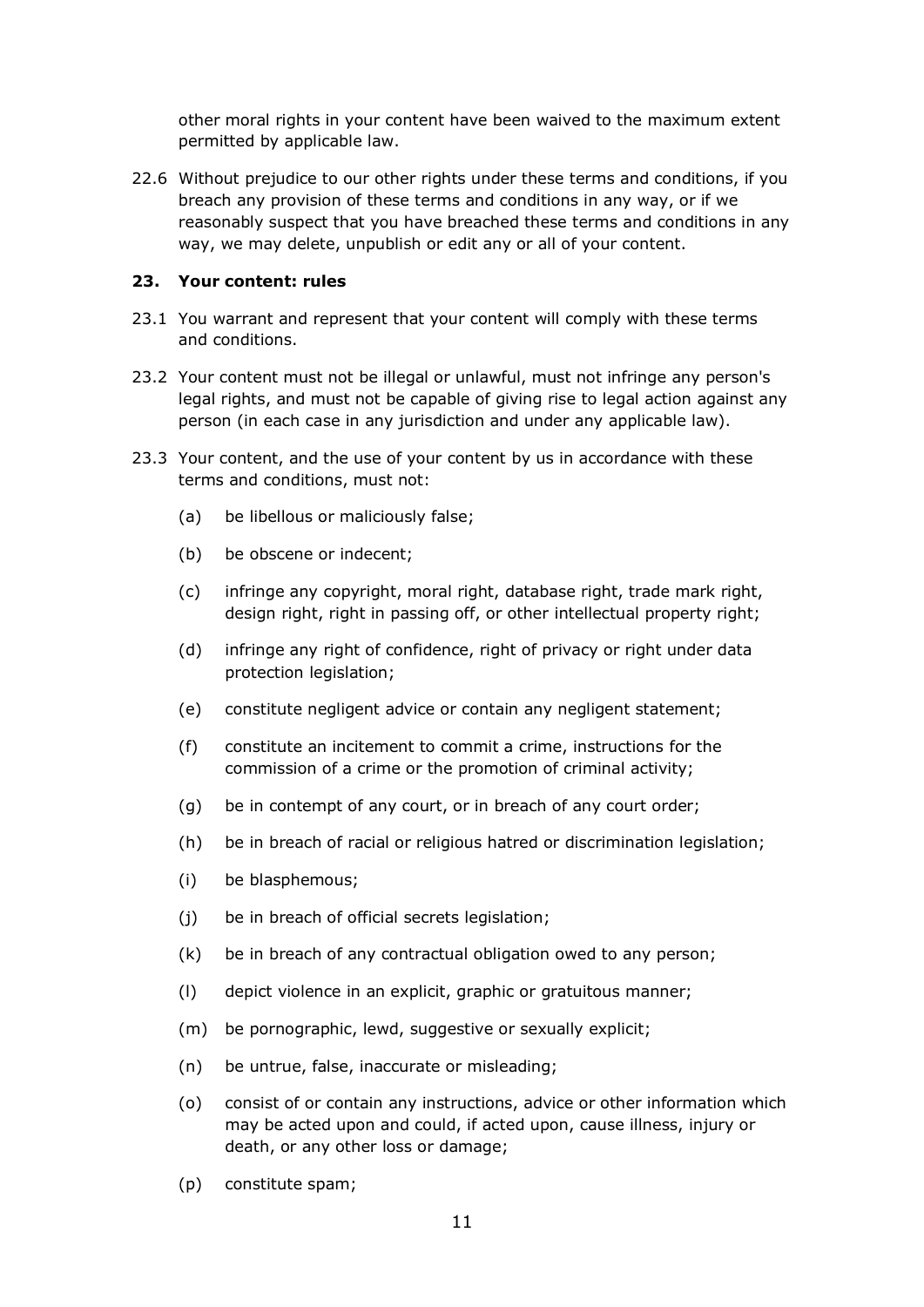- (q) be offensive, deceptive, fraudulent, threatening, abusive, harassing, anti-social, menacing, hateful, discriminatory or inflammatory; or
- (r) cause annoyance, inconvenience or needless anxiety to any person.
- 23.4 Your content must be appropriate, civil and tasteful, and accord with generally accepted standards of etiquette and behaviour on the internet.
- 23.5 You must not use our Platform to link to any website or web page consisting of or containing material that would breach the provisions of these terms and conditions.
- 23.6 You must not submit any material that is or has ever been the subject of any threatened or actual legal proceedings or other similar complaint.

#### **24. Report abuse**

- 24.1 If you learn of any unlawful material or activity on our Platform, or any material or activity that breaches these terms and conditions, please let us know.
- 24.2 You can let us know about any such material or activity by contacting us via our Contact Page.

#### **25. Limited warranties**

- 25.1 We do not warrant or represent:
	- (a) the completeness or accuracy of the information published on our Platform;
	- (b) that the material on the Platform is up to date; or
	- (c) that the Platform or any service will remain available.
- 25.2 We reserve the right to discontinue or alter any or all of our Platform, and to stop publishing our Platform, at any time in our sole discretion without notice or explanation; and save to the extent expressly provided otherwise in these terms and conditions, you will not be entitled to any compensation or other payment upon the discontinuance or alteration of any Services, or if we stop publishing the Platform.
- 25.3 To the maximum extent permitted by applicable law and subject to Section 25.1, we exclude all representations and warranties relating to the subject matter of these terms and conditions and the use of our Platform.

#### **26. Limitations and exclusions of liability**

- 26.1 Nothing in these terms and conditions will:
	- (a) limit or exclude any liability for death or personal injury resulting from negligence;
	- (b) limit or exclude any liability for fraud or fraudulent misrepresentation;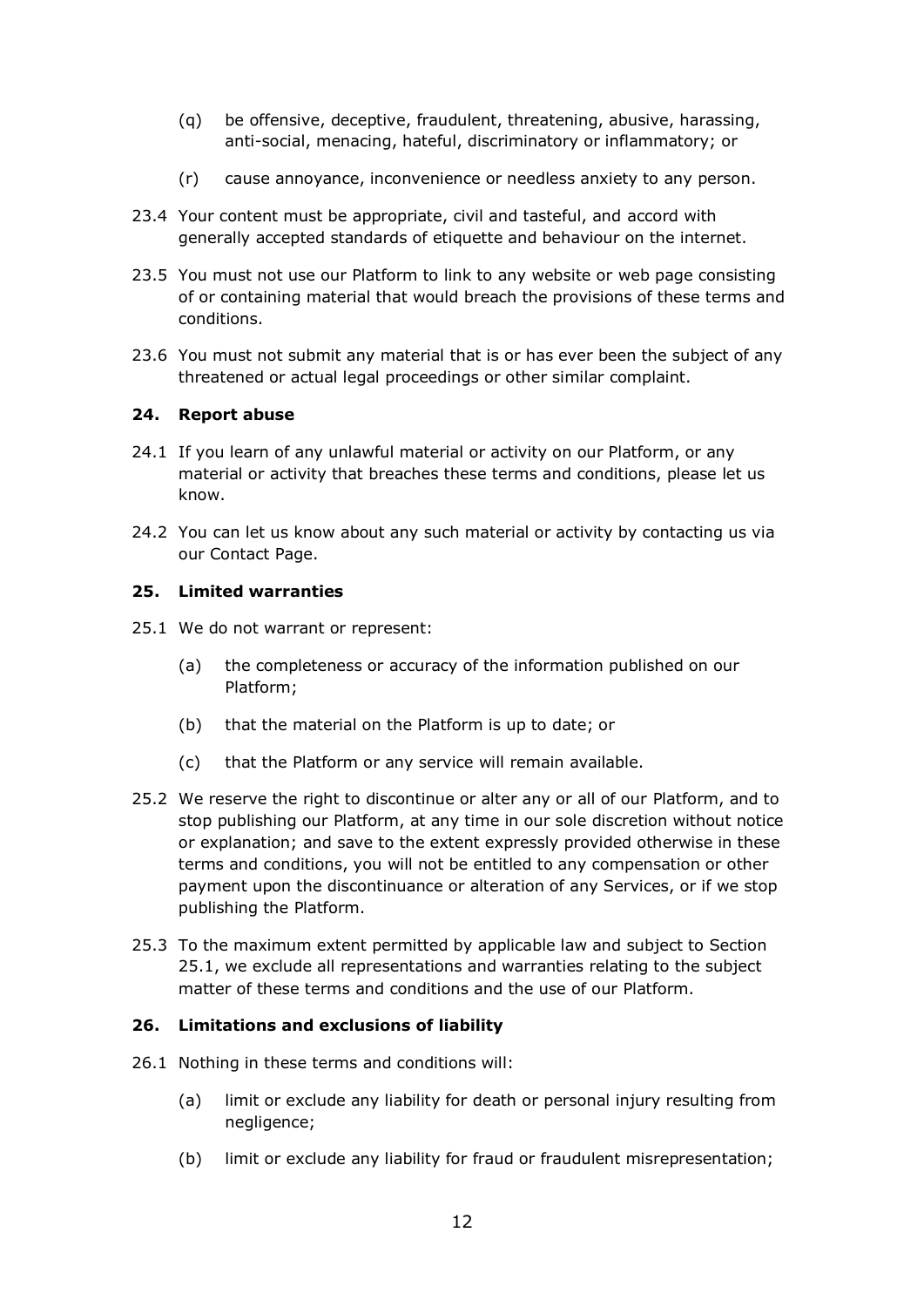- (c) limit any liabilities in any way that is not permitted under applicable law; or
- (d) exclude any liabilities that may not be excluded under applicable law,

and, if you are a consumer, your statutory rights will not be excluded or limited by these terms and conditions, except to the extent permitted by law.

- 26.2 The limitations and exclusions of liability set out in this Section 26 and elsewhere in these terms and conditions:
	- (a) are subject to Section 26.1; and
	- (b) govern all liabilities arising under these terms and conditions or relating to the subject matter of these terms and conditions, including liabilities arising in contract, in tort (including negligence) and for breach of statutory duty, except to the extent expressly provided otherwise in these terms and conditions.
- 26.3 To the extent that our Platform and the information displayed thereon are provided free of charge, we will not be liable for any loss or damage of any nature.
- 26.4 We will not be liable to you in respect of any losses arising out of any event or events beyond our reasonable control.
- 26.5 We will not be liable to you in respect of any business losses, including (without limitation) loss of or damage to profits, income, revenue, use, production, anticipated savings, business, contracts, commercial opportunities or goodwill.
- 26.6 We will not be liable to you in respect of any loss or corruption of any data, database or software, providing that if you contract with us under these terms and conditions as a consumer, this Section 26.6 shall not apply.
- 26.7 We will not be liable to you in respect of any special, indirect or consequential loss or damage, providing that if you contract with us under these terms and conditions as a consumer, this Section 26.7 shall not apply.
- 26.8 You accept that we have an interest in limiting the personal liability of our officers and employees and, having regard to that interest, you acknowledge that we are a limited liability entity; you agree that you will not bring any claim personally against our officers or employees in respect of any losses you suffer in connection with the Platform or these terms and conditions (this will not, of course, limit or exclude the liability of the limited liability entity itself for the acts and omissions of our officers and employees).
- 26.9 Our aggregate liability to you in respect of any contract to provide services to you under these terms and conditions shall not exceed the total amount paid to us under the contract.

#### **27. Indemnity**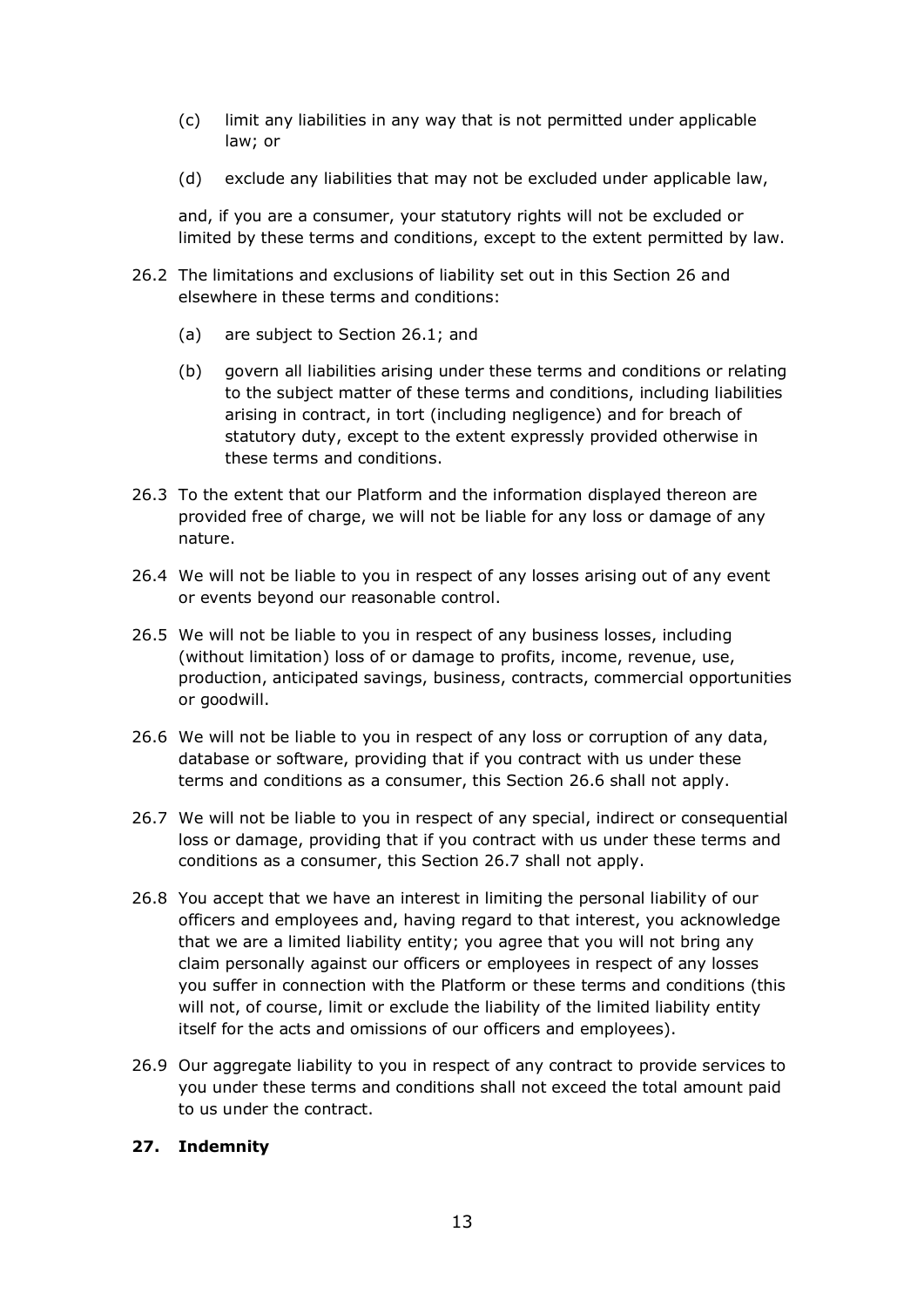27.1 You hereby indemnify us, and undertake to keep us indemnified, against any and all losses, damages, costs, liabilities and expenses (including without limitation legal expenses and any amounts paid by us to a third party in settlement of a claim or dispute) incurred or suffered by us and arising directly or indirectly out of your use of our Platform or any breach by you of any provision of these terms and conditions.

#### **28. Breaches of these terms and conditions**

- 28.1 Without prejudice to our other rights under these terms and conditions, if you breach these terms and conditions in any way, or if we reasonably suspect that you have breached these terms and conditions in any way, we may:
	- (a) send you one or more formal warnings;
	- (b) temporarily suspend your access to the Platform;
	- (c) permanently prohibit you from accessing the Platform;
	- (d) block computers using your IP address from accessing the Platform;
	- (e) contact any or all of your internet service providers and request that they block your access to the Platform;
	- (f) commence legal action against you, whether for breach of contract or otherwise; and/or
	- (g) suspend or delete your account.
- 28.2 Where we suspend or prohibit or block your access to the Platform, you must not take any action to circumvent such suspension or prohibition or blocking (including without limitation creating and/or using a different account).

#### **29. Third party websites**

- 29.1 Our Platform includes hyperlinks to other websites owned and operated by third parties; such hyperlinks are not recommendations.
- 29.2 We have no control over third party websites and their contents, and subject to Section 26.1 we accept no responsibility for them or for any loss or damage that may arise from your use of them.

#### **30. Trade marks**

- 30.1 ClassBento, our logos and our other registered and unregistered trade marks are trade marks belonging to us; we give no permission for the use of these trade marks, and such use may constitute an infringement of our rights.
- 30.2 The third party registered and unregistered trade marks or service marks on our Platform are the property of their respective owners and, unless stated otherwise in these terms and conditions, we do not endorse and are not affiliated with any of the holders of any such rights and as such we cannot grant any licence to exercise such rights.

#### **31. Variation**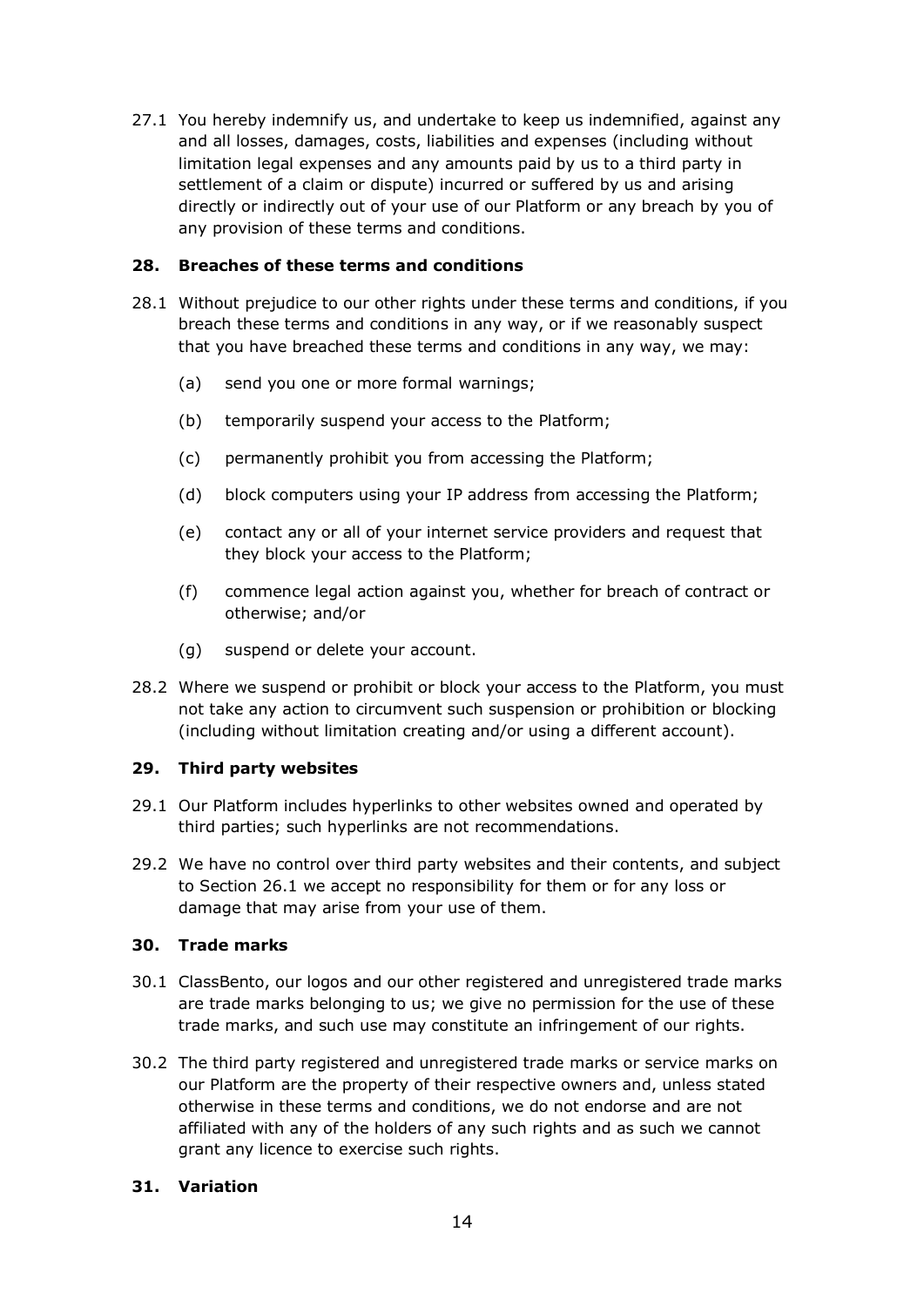- 31.1 We may revise these terms and conditions from time to time.
- 31.2 The revised terms and conditions shall apply to the use of the Platform from the date of publication of the revised terms and conditions on the website, and you hereby waive any right you may otherwise have to be notified of, or to consent to, revisions of these terms and conditions.
- 31.3 If you have given your express agreement to these terms and conditions, we will ask for your express agreement to any revision of these terms and conditions; and if you do not give your express agreement to the revised terms and conditions within such period as we may specify, we will disable or delete your account on the Platform, and you must stop using the Platform.

#### **32. Assignment**

- 32.1 You hereby agree that we may assign, transfer, sub-contract or otherwise deal with our rights and/or obligations under these terms and conditions providing, if you are a consumer, that such action does not serve to reduce the guarantees benefiting you under these terms and conditions.
- 32.2 You may not without our prior written consent assign, transfer, sub-contract or otherwise deal with any of your rights and/or obligations under these terms and conditions.

#### **33. Severability**

- 33.1 If a provision of these terms and conditions is determined by any court or other competent authority to be unlawful and/or unenforceable, the other provisions will continue in effect.
- 33.2 If any unlawful and/or unenforceable provision of these terms and conditions would be lawful or enforceable if part of it were deleted, that part will be deemed to be deleted, and the rest of the provision will continue in effect.

#### **34. Third party rights**

- 34.1 A contract under these terms and conditions is for our benefit and your benefit and is not intended to benefit or be enforceable by any third party.
- 34.2 The exercise of the parties' rights under a contract under these terms and conditions is not subject to the consent of any third party.

#### **35. Entire agreement**

35.1 Subject to Section 26.1, these terms and conditions, together with our privacy and cookies policy, shall constitute the entire agreement between you and us in relation to your use of our Platform and shall supersede all previous agreements between you and us in relation to your use of our Platform.

#### **36. Law and jurisdiction**

36.1 These terms and conditions shall be governed by and construed in accordance with English law.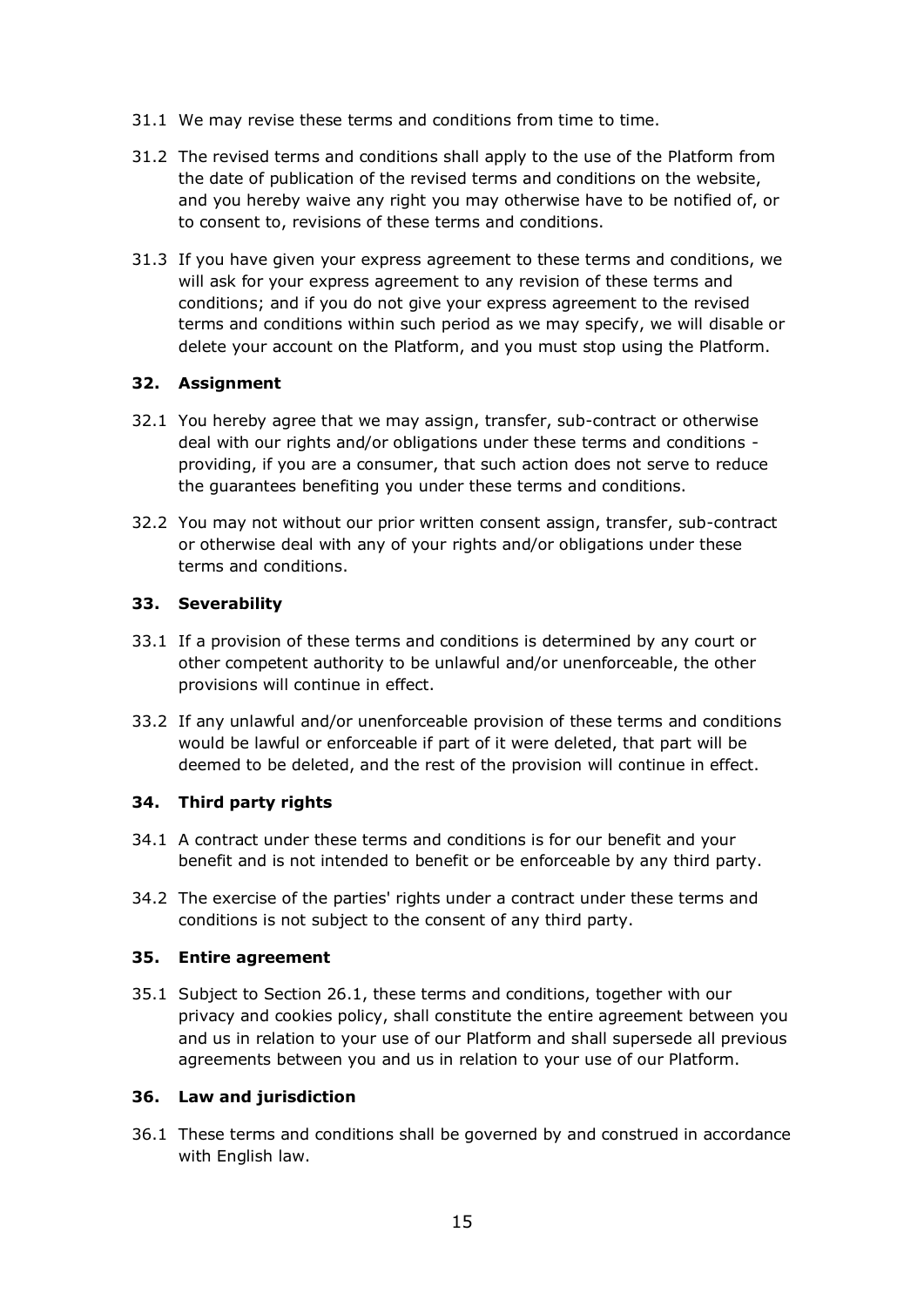36.2 Any disputes relating to these terms and conditions shall be subject to the exclusive jurisdiction of the courts of England.

#### **37. Statutory and regulatory disclosures**

- 37.1 We will specify on the Platform or elsewhere in these terms and conditions the different technical steps you must follow to conclude a contract under these terms and conditions, and also the technical means for identifying and correcting input errors prior to the placing of your order.
- 37.2 We will not file a copy of these terms and conditions specifically in relation to each user or customer and, if we update these terms and conditions, the version to which you originally agreed will no longer be available on our Platform. We recommend that you consider saving a copy of these terms and conditions for future reference.
- 37.3 These terms and conditions are available in the English language only.
- 37.4 The website of the European Union online dispute resolution platform is available at [http://ec.europa.eu/odr.](about:blank) The online dispute resolution platform may be used for resolving disputes.

#### **38. Our details**

- 38.1 This website is owned and operated by ClassBento Group.
- 38.2 We are registered in England and Wales as ClassBento Limited under registration number 12494863, and our registered office is 17 Queens Lane, Newcastle, NE1 1RN. We are also incorporated in Delaware as ClassBento, Inc., and our registered office is 3411 Silverside Road, Tatnall Building #104, Wilmington, New Castle County, Delaware 19810.
- 38.3 You can contact us:
	- (a) via our Contact page; or
	- (b) by email, using the email address published on our website from time to time.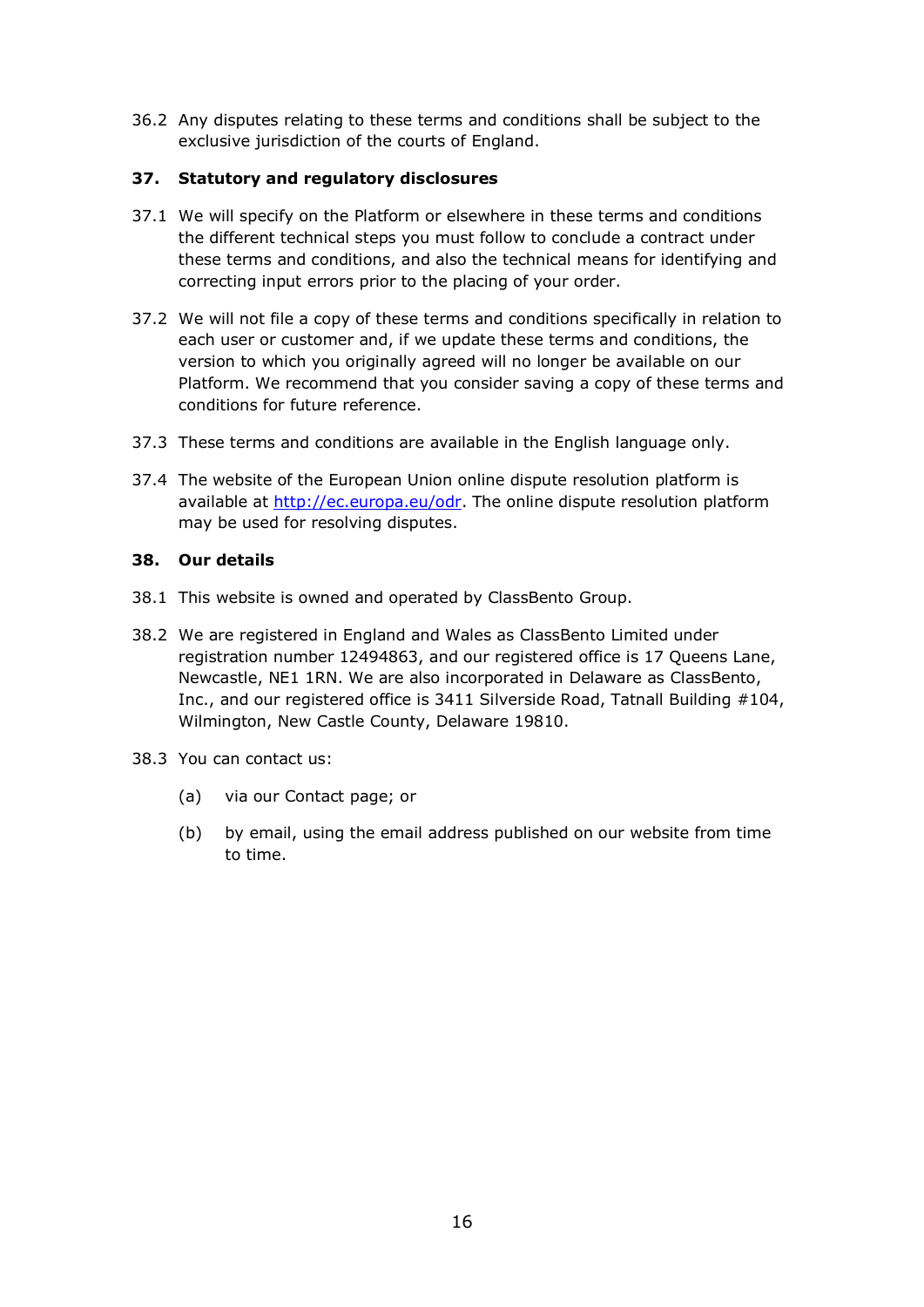# **PRIVACY POLICY**

Welcome to ClassBento's privacy notice.

ClassBento respects your privacy and is committed to protecting your personal data. This privacy notice will inform you as to how we look after your personal data when you visit our website (regardless of where you visit it from) and tell you about your privacy rights and how the law protects you.

It is important that you read this privacy notice together with our Terms of Use and Terms and Conditions as together these describe the data that we collect from or about you and the way in which we use it.

# **IMPORTANT INFORMATION AND WHO WE ARE**

# **Purpose of this privacy notice**

This privacy notice aims to give you information on how ClassBento collects and processes your personal data through your use of this website, including any data you may provide through this website when you sign up to the workshops or experiences contained on our website or purchase one of our gifts. It will also provide information to our teachers who provide their products or services to users of our website.

Although we offer workshops and experiences which may be relevant to children, we do not intent for our site or any linked site to be used by children, and we do not intend to collect data from children.

Similarly, we do not intend to collect (and we ask that you do not disclose) any particularly sensitive data to us such as information relating to your health, religious beliefs, race or ethnicity, religious or philosophical beliefs, sex life, sexual orientation, political opinions, trade union membership, information about your health, and genetic and biometric data. Nor do we collect any information about criminal convictions and offences.

# **Data Controller**

ClassBento is the data controller and responsible for your personal data (collectively referred to as "ClassBento", "we", "us" or "our" in this privacy notice).

This privacy notice is issued on behalf of the ClassBento Group so when we mention "ClassBento", "we", "us" or "our" in this privacy notice, we are referring to the relevant company in the ClassBento Group responsible for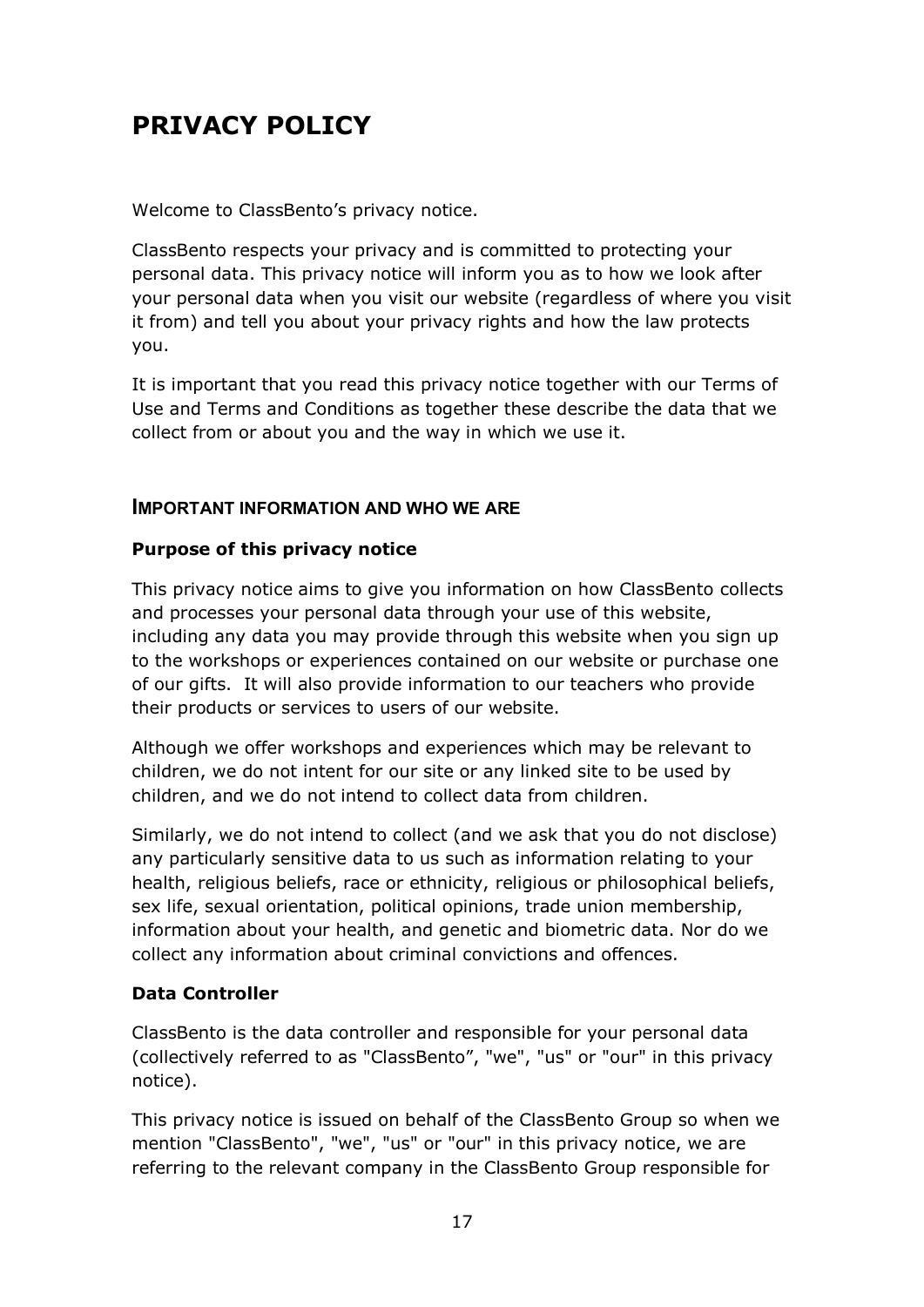processing your data. Routinely, the entity which will be the controller for your data when you purchase a product or service with us will be ClassBento Limited and is responsible for this website.

We have appointed a data privacy manager who is responsible for overseeing questions in relation to this privacy notice. If you have any questions about this privacy notice or our privacy practices, including any requests to exercise your legal rights, please contact the data privacy manager using the details set out below.

Full name of legal entity: ClassBento Limited (CRN:1249863).

Data Privacy Manager: Chierke Iain Wang

Email address: iain@classbento.com

Postal address: 23 Atchison St, St Leonards, NSW 2121, Australia

Telephone number: +44 7723494868

You have the right to make a complaint at any time to the Information Commissioner's Office (ICO), the UK supervisory authority for data protection issues (*www.ico.org.uk*). We would, however, appreciate the chance to deal with your concerns before you approach the ICO so please contact us in the first instance.

# **Changes to the privacy notice and your duty to inform us of changes**

We keep our privacy notice under regular review. This version was last updated on 17 March 2021.

It is important that the personal data we hold about you is accurate and current. Please keep us informed if your personal data changes during your relationship with us.

# **Third-party links**

This website may include links to third-party websites, plug-ins and applications. Clicking on those links or enabling those connections may allow third parties to collect or share data about you. We do not control these third-party websites and are not responsible for their privacy statements. When you leave our website, we encourage you to read the privacy notice of every website you visit.

# **Children Under the Age of 13**

Our website is not intended for children under 13 years of age. No one under age 13 may provide any information to or on the website. We do not knowingly collect personal information from children under 13. If you are under 13, do not use or provide any information on this website or on or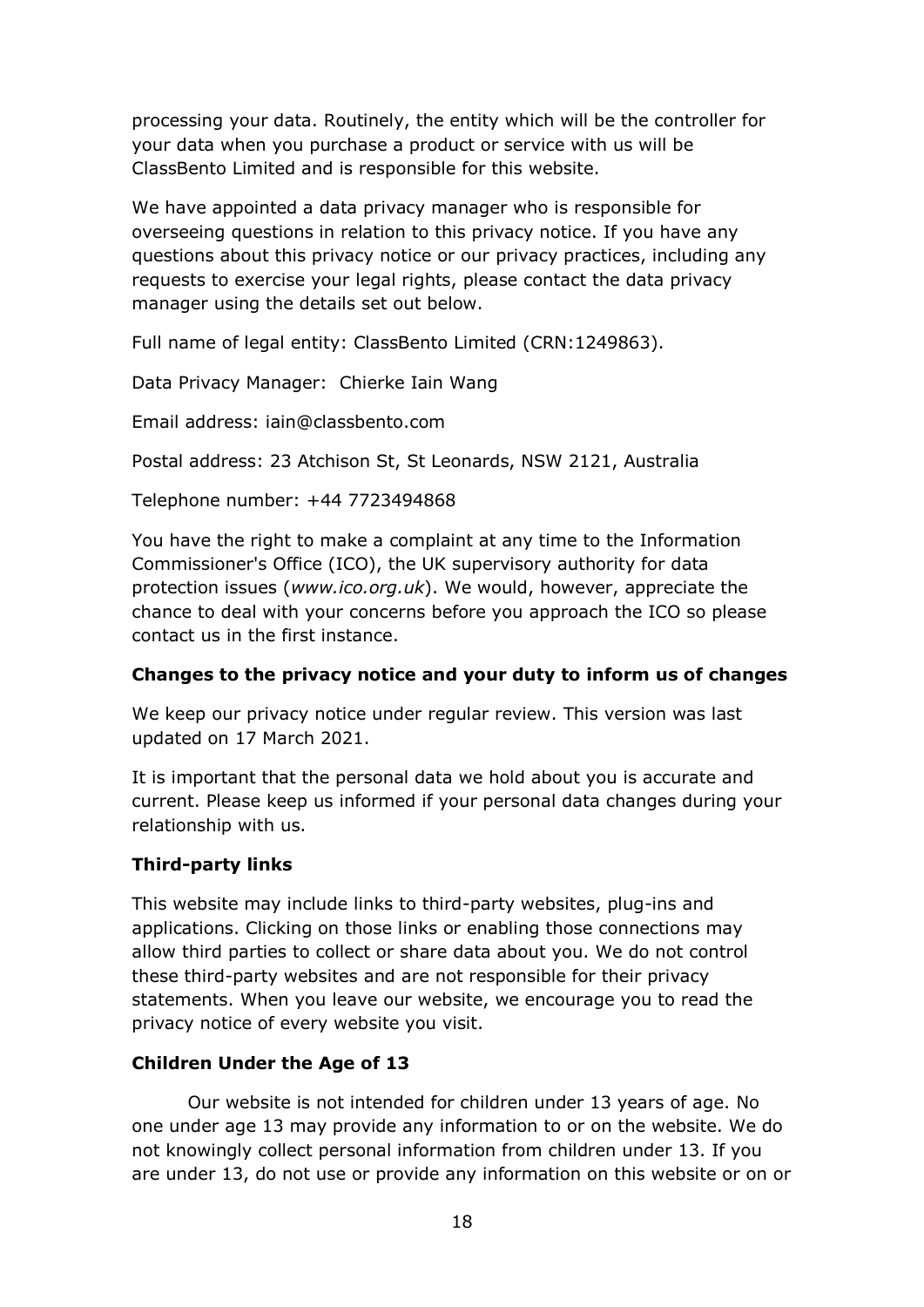through any of its features. If we learn we have collected or received personal information from a child under 13 without verification of parental consent, we will delete that information. If you believe we might have any information from or about a child under 13, please contact us at:

hi@classbento.com +44 7723494868

# **WHAT PERSONAL DATA DO WE COLLECT ABOUT YOU?**

Personal data, or personal information, means any information about an individual from which that person can be identified. It does not include data where the identity has been removed (anonymous data).

We may collect, use, store and transfer different kinds of personal data about you which we have grouped together as follows:

- Name;
- Address;
- E-mail address;
- Telephone number;
- Any location or category preferences that you subscribed to in relation to the services we offer;
- Financial credit or debit card information when you make a purchase from us;
- Location information from the device that you are using to visit our site or whilst using our app;
- Information about the type of products and services you purchase from us.
- Information about your visit to our website, including how and when you came to visit us, how you interacted with the site, and where you went next;
- Technical information about the way that you use web and mobile services, including internet protocol (IP) address, your login data, browser type and version, time zone setting and location, browser plug-in types and versions, operating system and platform, and any other technology on the devices you use to access this website;
- Information collected from our websites and across the internet through cookies, web beacons, pixel tags, device identifiers and other technologies including information about your shopping habits and preferences;
- Demographic information and other information provided by you; and
- Marketing information includes your preferences in receiving marketing from us and our teachers and other third parties and your communication preferences.

We also collect, use and share Aggregated Data such as statistical or demographic data for any purpose. Aggregated Data could be derived from your personal data but is not considered personal data in law as this data will **not** directly or indirectly reveal your identity. For example, we may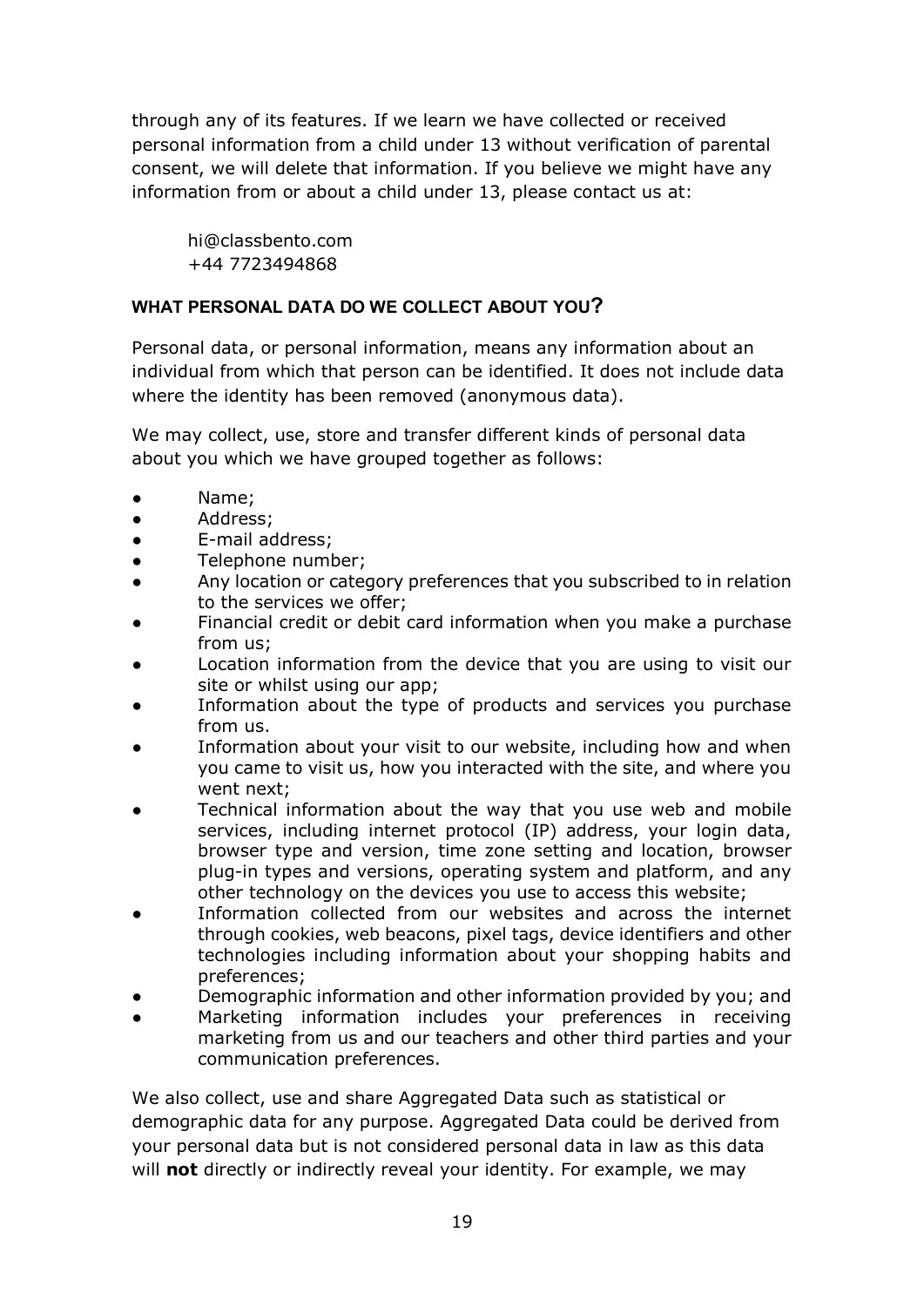aggregate your Usage Data to calculate the percentage of users accessing a specific website feature. However, if we combine or connect Aggregated Data with your personal data so that it can directly or indirectly identify you, we treat the combined data as personal data which will be used in accordance with this privacy notice.

# **Don't wish to provide us with your personal data?**

This is, of course, your prerogative. However, we do need to collect your personal data to perform our contract with you, and without it, we may not be able to provide you with our services or products. In this case, we may have to cancel your order. We hope that this is not the case, but we will notify you if this becomes necessary.

# **HOW IS YOUR PERSONAL DATA COLLECTED?**

We (and other suppliers and service providers we work with) use different methods to collect data from and about you including:

- **Direct interactions.** You may give us information such as your name, address, telephone number and email address as well as other information such as website registration details and preferred means of communication so that you may apply for our products or services, create an account on our website, subscribe to our services, request marketing to be sent to you or to provide us with feedback.
- **Third parties or publicly available sources.** We may collect information from teachers who advertise their products or services on our site. For example, this may happen when you redeem a [credit] voucher or gift card issued by us or if we receive information from a teacher in relation to the delivery of services. We also work closely with third parties providing services to us such as sub-contractors who provide technical, payment and delivery services to us to assist us with the products or services we provide to you. We may also collect technical data from analytics providers, advertising networks and social networking platforms.

# **HOW WE USE YOUR PERSONAL DATA**

We will only use your personal data when the law allows us to. Most commonly, we will use your personal data in the following circumstances:

- Where we need to perform the contract we are about to enter into or have entered into with you.
- Where it is necessary for our legitimate interests (or those of a third party) and your interests and fundamental rights do not override those interests.
- Where we need to comply with a legal obligation.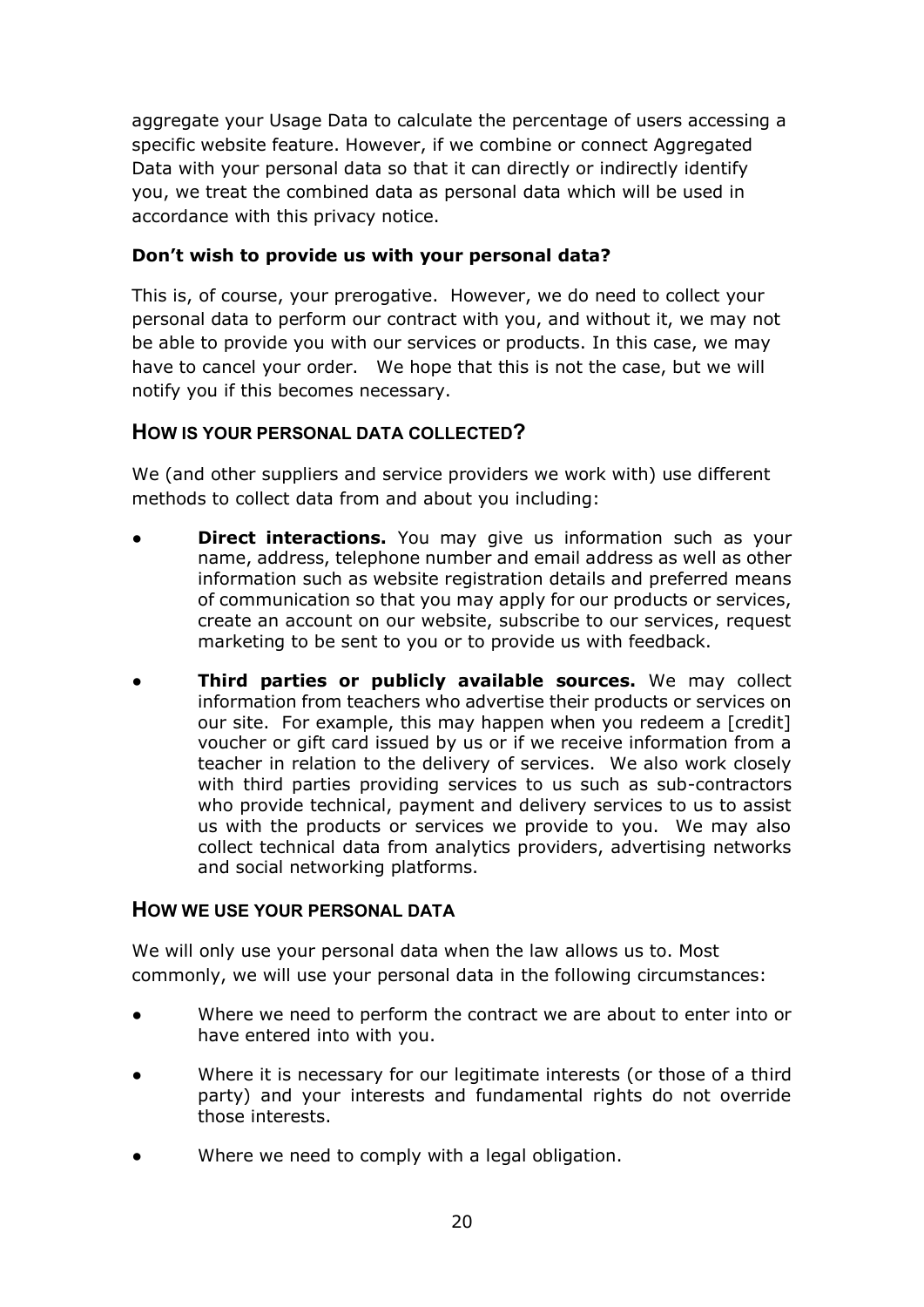Generally, we do not rely on consent as a legal basis for processing your personal data although we will get your consent before sending third party direct marketing communications to you via email or text message. You have the right to withdraw consent to marketing at any time by contacting us.

# **Purposes for which we will use your personal data**

We have set out below, in a table format, a description of all the ways we plan to use your personal data, and which of the legal bases we rely on to do so. We have also identified what our legitimate interests are where appropriate.

Note that we may process your personal data for more than one lawful ground depending on the specific purpose for which we are using your data. Please contact us if you need further details about this.

| <b>Purpose/Activity</b>                                                                                                                                                                                                                                                                                                                                                                                                                                        | <b>Lawful basis for processing</b><br>including basis of legitimate<br>interest                                                                                                                                                                                                           |
|----------------------------------------------------------------------------------------------------------------------------------------------------------------------------------------------------------------------------------------------------------------------------------------------------------------------------------------------------------------------------------------------------------------------------------------------------------------|-------------------------------------------------------------------------------------------------------------------------------------------------------------------------------------------------------------------------------------------------------------------------------------------|
| To register you as a subscriber on our<br>website and to provide you with<br>information about our products and<br>services                                                                                                                                                                                                                                                                                                                                    | (a) Legitimate Interests<br>(b) Performance of (or in<br>contemplation of) a contract with<br>you                                                                                                                                                                                         |
| To process any purchase you make<br>from our site, [or within our apps],<br>including gift cards, relating to the<br>management of payments and<br>collecting any money owed to us                                                                                                                                                                                                                                                                             | (a) Performance of a contract with<br>you<br>(b) Necessary for our legitimate<br>interests                                                                                                                                                                                                |
| To manage our relationship with you<br>which will include:<br>Providing our customer service to<br>you and liaising with our teachers<br>to deal with any issues that may<br>arise;<br>Notifying you about changes to<br>our terms or privacy notice;<br>Measuring customer satisfaction<br>by asking you to leave a review or<br>take a survey;<br>To contact you to invite you to<br>participate in any competitions,<br>prize draws or other offers we tell | (a) Performance of a contract with<br>you;<br>(b) Necessary to comply with a legal<br>obligation;<br>(c) Necessary for our legitimate<br>interests (to keep our records<br>updated, to study how customers<br>use our products/services and to<br>develop them and grow our<br>business). |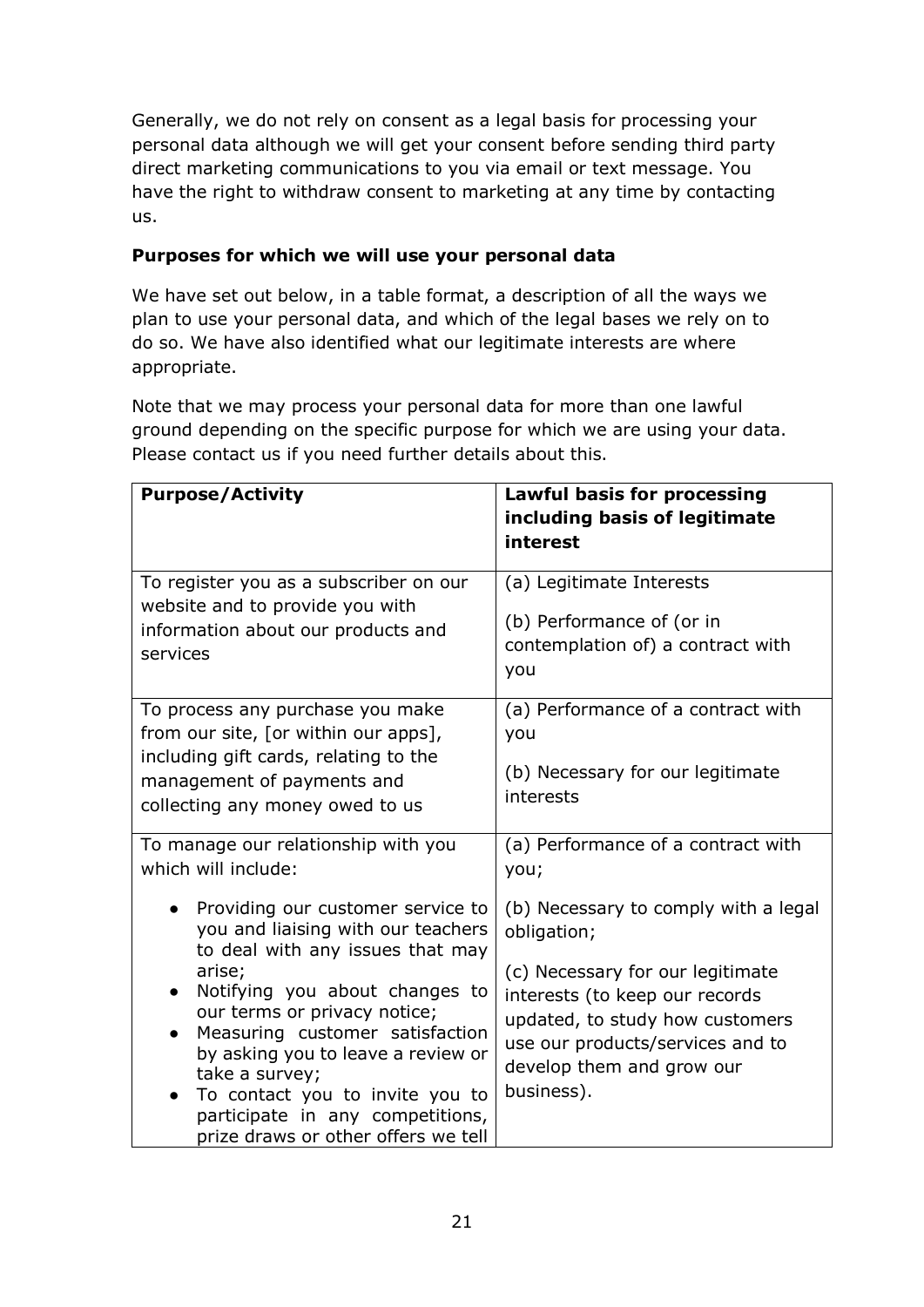| you about and we think you might<br>be interested in;                                                                                                                               |                                                                                                                                                                                                                                                          |
|-------------------------------------------------------------------------------------------------------------------------------------------------------------------------------------|----------------------------------------------------------------------------------------------------------------------------------------------------------------------------------------------------------------------------------------------------------|
| To administer and protect our business<br>and this website (including<br>troubleshooting, data analysis, testing,<br>system maintenance, support, reporting<br>and hosting of data) | (a) Necessary for our legitimate<br>interests (for running our business,<br>provision of administration and IT<br>services, network security, to<br>prevent fraud and in the context of a<br>business reorganisation or group<br>restructuring exercise) |
|                                                                                                                                                                                     | (b) Necessary to comply with a legal<br>obligation                                                                                                                                                                                                       |
| To deliver relevant website content and<br>advertisements to you and measure or<br>understand the effectiveness of the<br>advertising we serve to you                               | Necessary for our legitimate<br>interests (to study how customers<br>use our products/services, to<br>develop them, to grow our business<br>and to inform our marketing<br>strategy)                                                                     |
| To use data analytics to improve our<br>website, products/services, marketing,<br>customer relationships and experiences                                                            | Necessary for our legitimate<br>interests (to define types of<br>customers for our products and<br>services, to keep our website<br>updated and relevant, to develop<br>our business and to inform our<br>marketing strategy)                            |
| To make suggestions and<br>recommendations to you about goods<br>or services that may be of interest to<br>you                                                                      | Necessary for our legitimate<br>interests (to develop our<br>products/services and grow our<br>business)                                                                                                                                                 |

# **Marketing**

We strive to provide you with choices regarding certain personal data uses, particularly around marketing and advertising. Where we contact you to tell you about promotional offers, we may use data from your past visits to our website to form a view on what we think you may want or need, or what may be of interest to you. This is how we decide which products, services and offers may be relevant for you (we call this marketing).

You will receive marketing communications from us if you have requested information from us or made purchases using our site and where you have not opted out of receiving that marketing.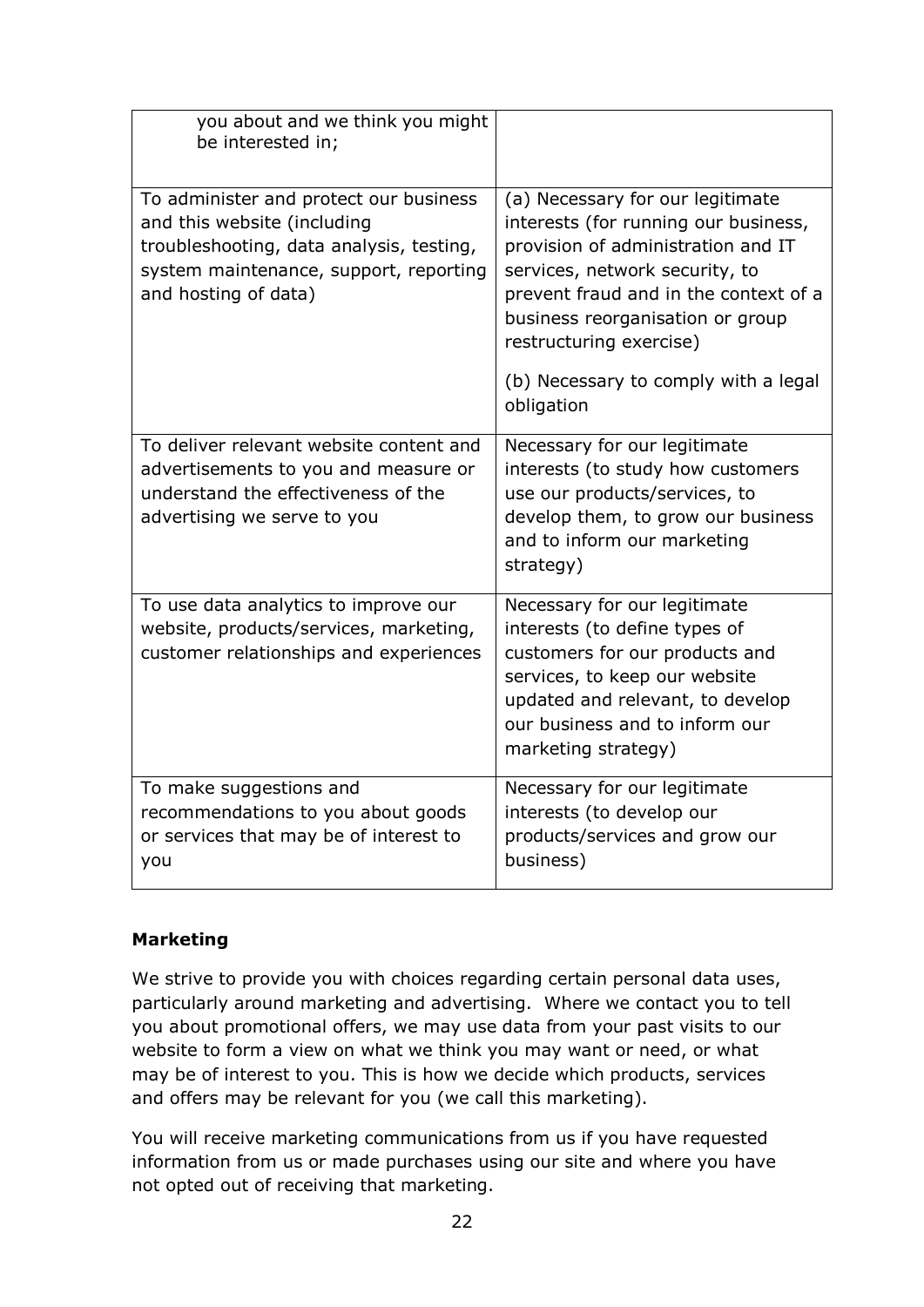# **Online advertising and third-party marketing**

Other than in relation to our teachers, who will also need to process personal data about you, we will get your express opt-in consent before we share your personal data with any third party for marketing purposes.

We work with online advertisers and social media platforms and advertising networks such as Facebook, Instagram and Pinterest to deliver tailored advertising to you. We may also share online identifiers with analytics and search engines providers that assist us in the improvement and optimisation of our site. You can choose not to allow your data to be used in this way by changing your settings within social media platforms, or as described in the privacy policies provided by these third parties.

# **Opting out**

You can ask us to stop sending you marketing messages at any time by logging into the website and checking or unchecking relevant boxes to adjust your marketing preferences or by contacting us at any time.

Please be aware that where you opt out of receiving these marketing messages, this will not apply to personal data provided to us as a result of purchase you have made as we are required to retain some personal data by law.

# **Cookies**

You can set your browser to refuse all or some browser cookies, or to alert you when websites set or access cookies. If you disable or refuse cookies, please note that some parts of this website may become inaccessible or not function properly. For more information about the cookies we use, please see https://classbento.com/cookie-policy.

# **Change of purpose**

We will only use your personal data for the purposes for which we collected it, unless we reasonably consider that we need to use it for another reason and that reason is compatible with the original purpose. If you wish to get an explanation as to how the processing for the new purpose is compatible with the original purpose, please contact us.

If we need to use your personal data for an unrelated purpose, we will notify you and we will explain the legal basis which allows us to do so.

Please note that we may process your personal data without your knowledge or consent, in compliance with the above rules, where this is required or permitted by law.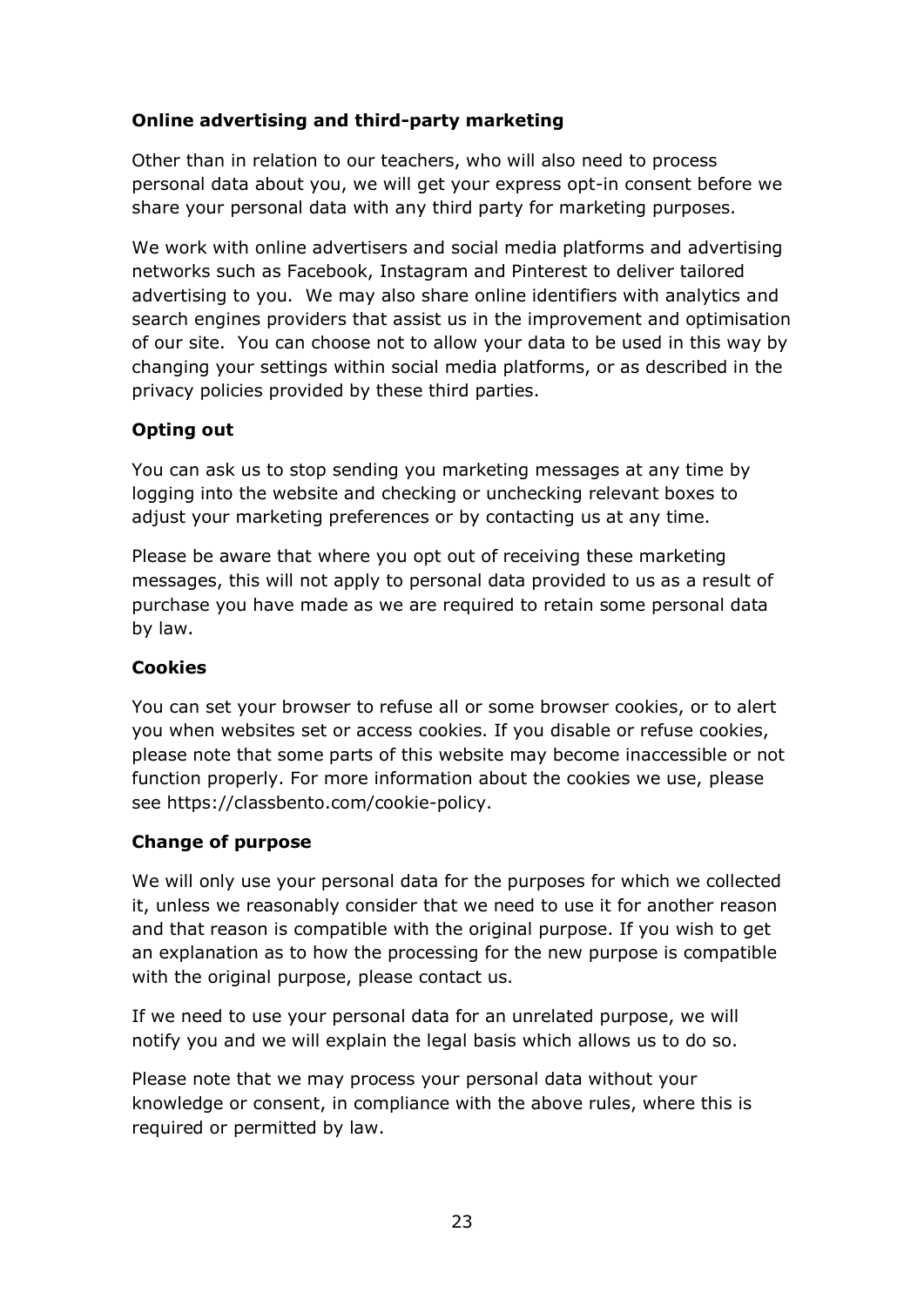# **DISCLOSURES OF YOUR PERSONAL DATA**

We may share your personal data with some third parties which is necessary for us to conduct our business affairs. These are:

- **Teachers:** as we host services provided by teachers on our website, we will need to share some information about you with them when you purchase an experience, workshop or voucher from us. When you make a purchase, you will be entering into a separate contract with that teacher, in which case, your personal data will be collected by them also. Where you redeem a voucher, we will also need to share your personal data with that teacher as this will be necessary for delivering these products and services to you.
- **Other teachers:** occasionally a teacher may inform us that they are no longer able to fulfil your order to provide the experience or workshop. Where this occurs, we might share your personal information with an alternative trusted teacher who uses our site who will be able to provide you with the same or similar services.
- **Other companies within our Group**: we may share your data with our parent company and others in our group where we have a legitimate reason to do so.
- **Other third parties:** we engage various third parties to provide specific services to us to help us run our business. Examples of this are:
	- o IT and system administration providers and website management services;
	- o Payment processing (credit card and debit card) companies;
	- o Professional advisers including lawyers, bankers, and auditors based in the United Kingdom and the United States who provide consultancy, banking, legal and accounting services.
	- o Our insurance services will be covered on a group insurance policy based in Australia although this will only relate to a very limited dataset of personal information and only where strictly necessary.
	- $\circ$  Online advertising related service providers providing social media platforms and advertising networks to deliver, tailor and measure advertising to you (including platforms such as Facebook, Instagram, Pinterest).
	- o Providers of data analytics which we partner with and whose software we use to monitor, analyse and promote customer experiences from visits to our site. Partners such as Google Analytics and Criterio use re-targeting technologies relying on cookies or similar technologies to display advertisements based on your past browsing behavior.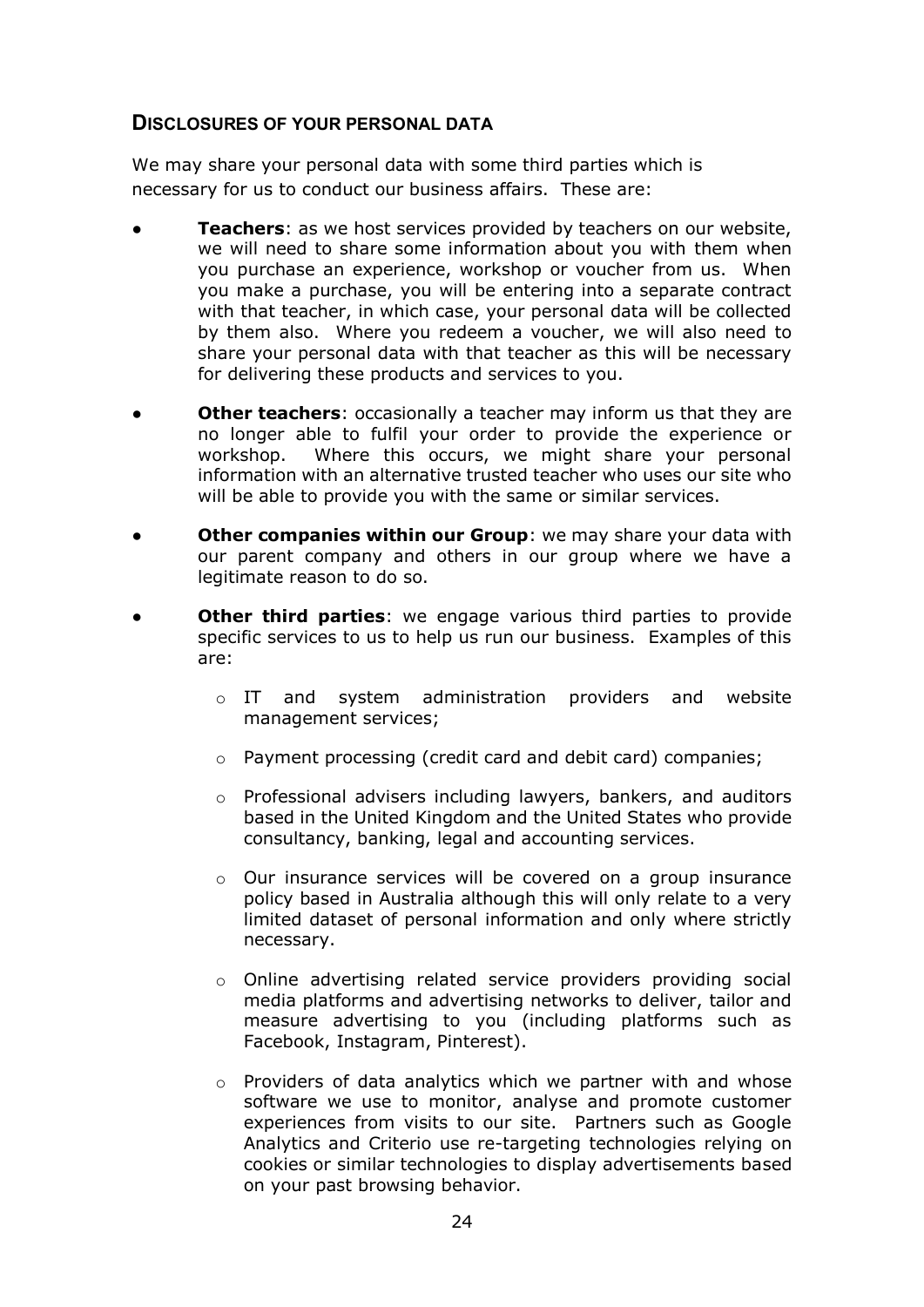- o HM Revenue & Customs, regulators and other authorities based in the United Kingdom and the United states who require reporting of processing activities in certain circumstances.
- o Third parties to whom we may choose to sell, transfer or merge parts of our business or our assets. Alternatively, we may seek to acquire other businesses or merge with them. If a change happens to our business, then the new owners may use your personal data in the same way as set out in this privacy notice.

We require all our third parties to respect the security of your personal data and to treat it in accordance with the law. We do not allow our third-party service providers to use your personal data for their own purposes and only permit them to process your personal data for specified purposes and in accordance with our instructions.

# **INTERNATIONAL TRANSFERS**

We share your personal data within the ClassBento Group. This will involve transferring your data outside the UK or the European Economic Area (EEA) or the US. We are permitted to do this in order to provide our services to you (performance of a contract) and will ensure that we have safeguards in place to protect your personal data in accordance with applicable UK, EU and US protection legislations.

Some of our external third parties are based outside the UK, EEA and the US so their processing of your personal data will involve a transfer of data outside the EEA and the US.

Whenever we transfer your personal data out of the UK, EEA or the US, we ensure a similar degree of protection is afforded to it by ensuring at least one of the following safeguards is implemented:

- We will only transfer your personal data to countries that have been deemed to provide an adequate level of protection for personal data by the European Commission. For further details, see *European Commission: Adequacy of the protection of personal data in non-EU countries.*
- Where we use certain service providers, we may use specific contracts approved by the European Commission which give personal data the same protection it has in Europe. For further details, see *European Commission: Model contracts for the transfer of personal data to third countries*.
- Where we use providers based in the US, we may transfer data to them if they are part of the Privacy Shield which requires them to provide similar protection to personal data shared between Europe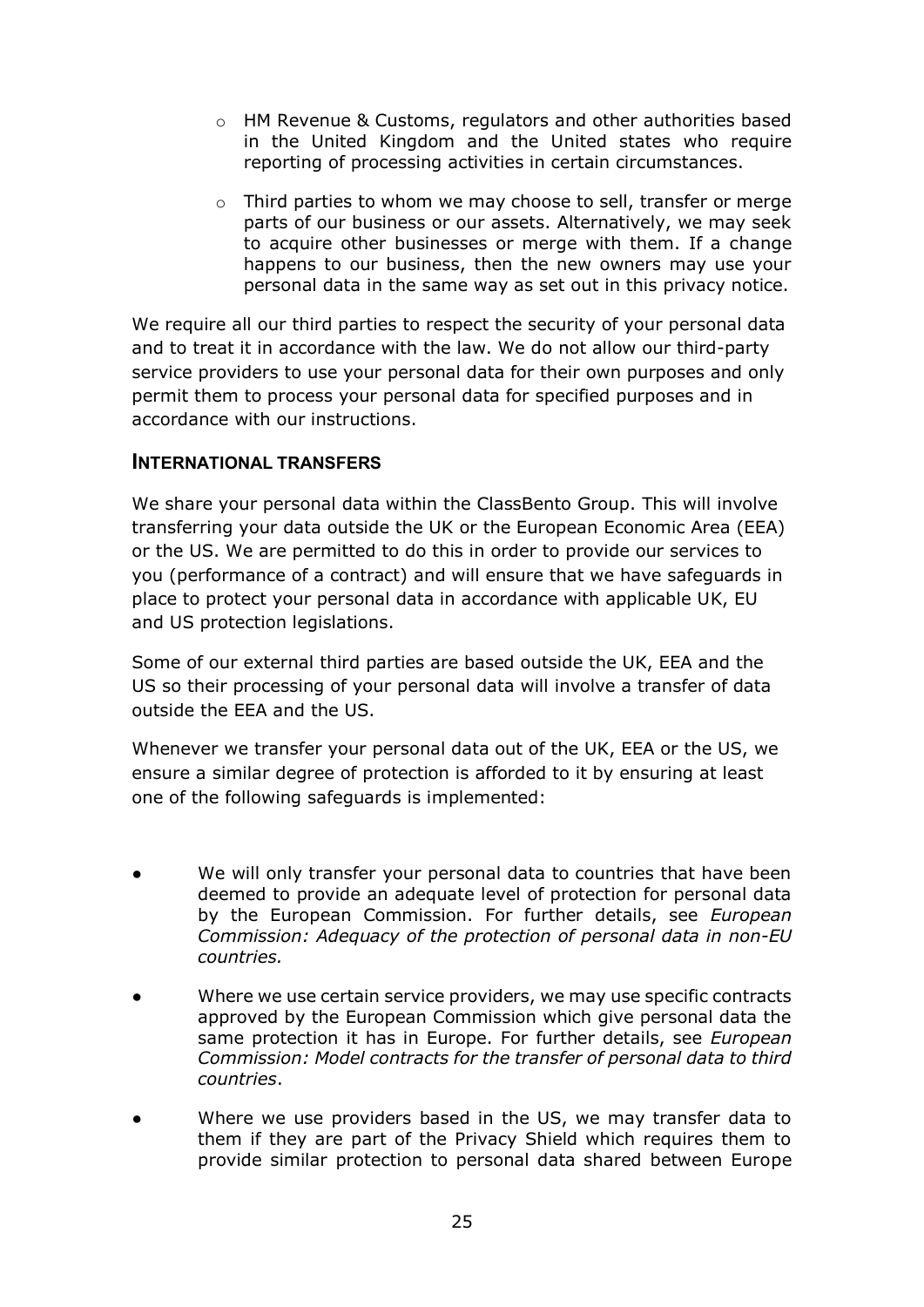and the US. For further details, see *European Commission: EU-US Privacy Shield*.

Please contact us if you want further information on the specific mechanism used by us when transferring your personal data out of the EEA or the US.

# **DATA SECURITY**

We have put in place appropriate security measures to prevent your personal data from being accidentally lost, used or accessed in an unauthorised way, altered or disclosed. In addition, we limit access to your personal data to those employees, agents, contractors and other third parties who have a business need to know. They will only process your personal data on our instructions and they are subject to a duty of confidentiality.

We have put in place procedures to deal with any suspected personal data breach and will notify you and any applicable regulator of a breach where we are legally required to do so.

# **DATA RETENTION**

# **How long will you use my personal data for?**

We will only retain your personal data for as long as reasonably necessary to fulfil the purposes we collected it for, including for the purposes of satisfying any legal, regulatory, tax, accounting or reporting requirements. We may retain your personal data for a longer period in the event of a complaint or if we reasonably believe there is a prospect of litigation in respect to our relationship with you.

To determine the appropriate retention period for personal data, we consider the amount, nature and sensitivity of the personal data, the potential risk of harm from unauthorised use or disclosure of your personal data, the purposes for which we process your personal data and whether we can achieve those purposes through other means, and the applicable legal, regulatory, tax, accounting or other requirements.

By law we have to keep basic information about our customers for six years after they cease being customers for tax purposes.

In some circumstances you can ask us to delete your data: see *your legal rights* below for further information.

In some circumstances we will anonymise your personal data (so that it can no longer be associated with you) for research or statistical purposes, in which case we may use this information indefinitely without further notice to you.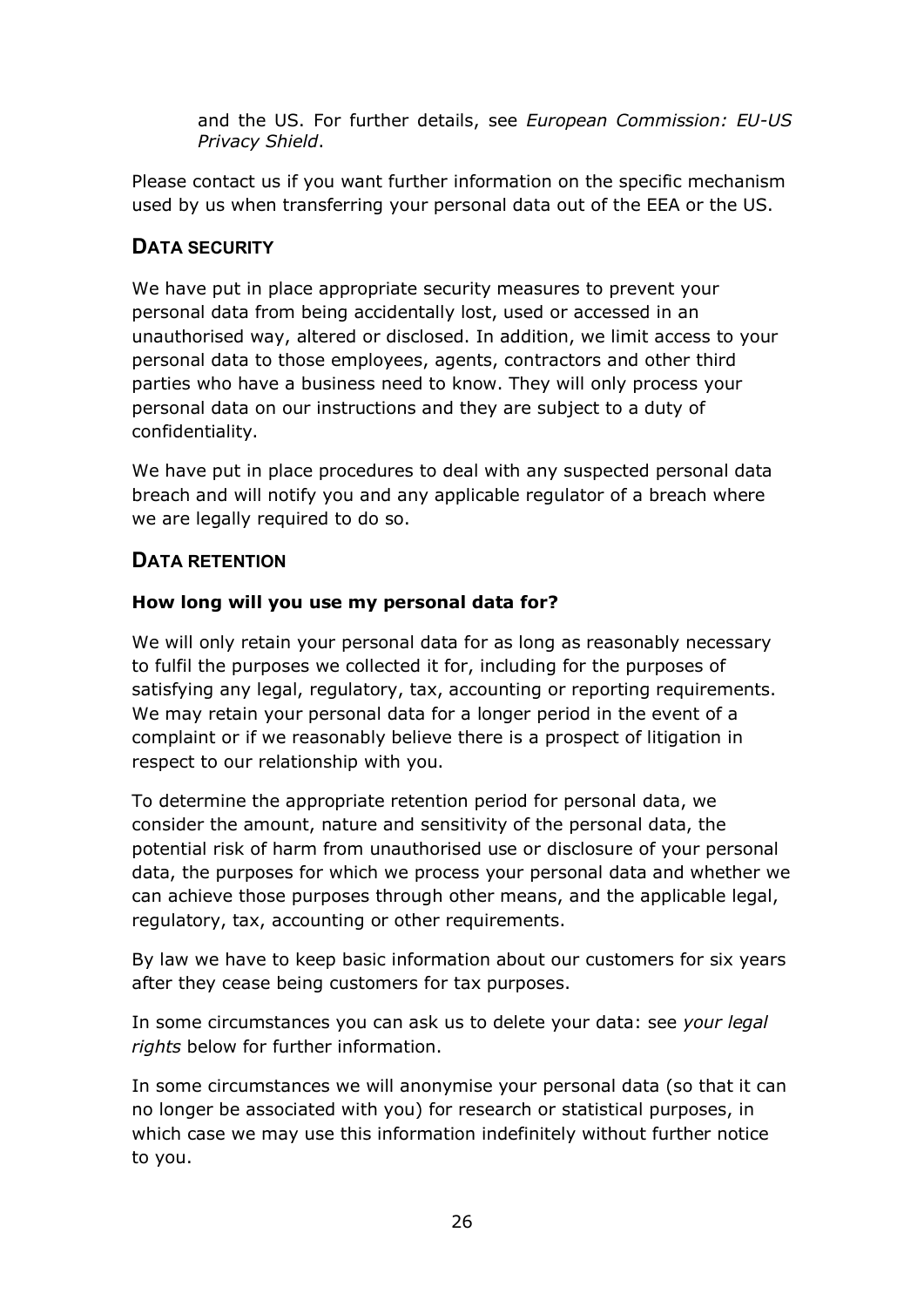# **YOUR LEGAL RIGHTS**

Under certain circumstances, you have rights under data protection laws in relation to your personal data. If you wish to exercise any of the rights set out below, please contact us at hi@classbento.com.

# **No fee usually required**

You will not have to pay a fee to access your personal data (or to exercise any of the other rights). However, we may charge a reasonable fee if your request is clearly unfounded, repetitive or excessive. Alternatively, we could refuse to comply with your request in these circumstances.

# **What we may need from you**

We may need to request specific information from you to help us confirm your identity and ensure your right to access your personal data (or to exercise any of your other rights). This is a security measure to ensure that personal data is not disclosed to any person who has no right to receive it. We may also contact you to ask you for further information in relation to your request to speed up our response.

# **Time limit to respond**

We try to respond to all legitimate requests within one month. Occasionally it could take us longer than a month if your request is particularly complex or you have made a number of requests. In this case, we will notify you and keep you updated.

# **GLOSSARY**

# LAWFUL BASIS

Legitimate Interest means the interest of our business in conducting and managing our business to enable us to give you the best service/product and the best and most secure experience. We make sure we consider and balance any potential impact on you (both positive and negative) and your rights before we process your personal data for our legitimate interests. We do not use your personal data for activities where our interests are overridden by the impact on you (unless we have your consent or are otherwise required or permitted to by law). You can obtain further information about how we assess our legitimate interests against any potential impact on you in respect of specific activities by contacting us.

Performance of Contract means processing your data where it is necessary for the performance of a contract to which you are a party or to take steps at your request before entering into such a contract.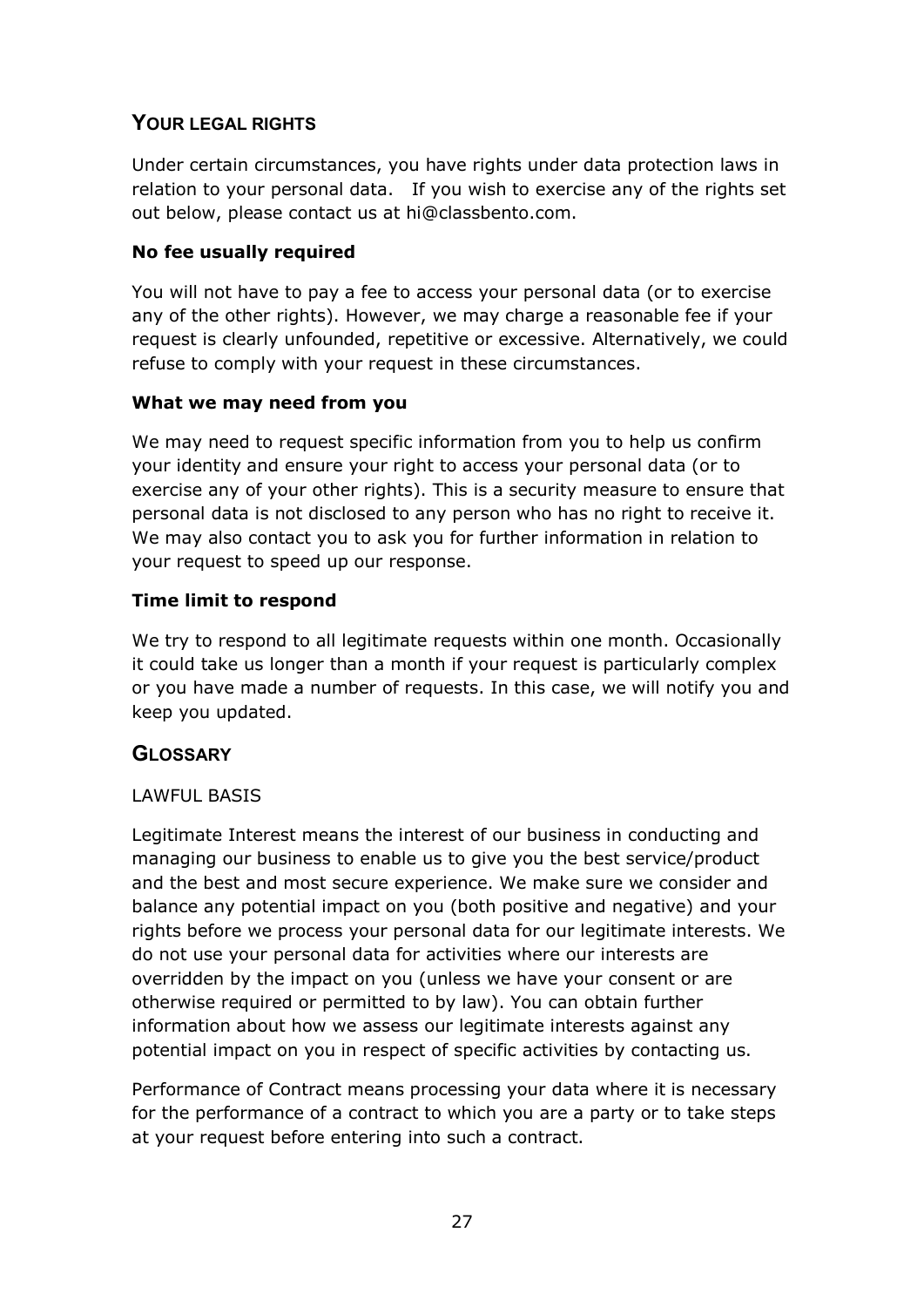Comply with a legal obligation means processing your personal data where it is necessary for compliance with a legal obligation that we are subject to.

# **YOUR LEGAL RIGHTS**

You have the right to:

- Request access to your personal data (commonly known as a "data subject access request"). This enables you to receive a copy of the personal data we hold about you and to check that we are lawfully processing it.
- Request correction of the personal data that we hold about you. This enables you to have any incomplete or inaccurate data we hold about you corrected, though we may need to verify the accuracy of the new data you provide to us.
- Request erasure of your personal data. This enables you to ask us to delete or remove personal data where there is no good reason for us continuing to process it. You also have the right to ask us to delete or remove your personal data where you have successfully exercised your right to object to processing (see below), where we may have processed your information unlawfully or where we are required to erase your personal data to comply with local law. Note, however, that we may not always be able to comply with your request of erasure for specific legal reasons which will be notified to you, if applicable, at the time of your request.
- Object to processing of your personal data where we are relying on a legitimate interest (or those of a third party) and there is something about your particular situation which makes you want to object to processing on this ground as you feel it impacts on your fundamental rights and freedoms. You also have the right to object where we are processing your personal data for direct marketing purposes. In some cases, we may demonstrate that we have compelling legitimate grounds to process your information which override your rights and freedoms.
- Request restriction of processing of your personal data. This enables you to ask us to suspend the processing of your personal data in the following scenarios:
	- o If you want us to establish the data's accuracy.
	- o Where our use of the data is unlawful but you do not want us to erase it.
	- o Where you need us to hold the data even if we no longer require it as you need it to establish, exercise or defend legal claims.
	- o You have objected to our use of your data but we need to verify whether we have overriding legitimate grounds to use it.
	- o Request the transfer of your personal data to you or to a third party. We will provide to you, or a third party you have chosen,